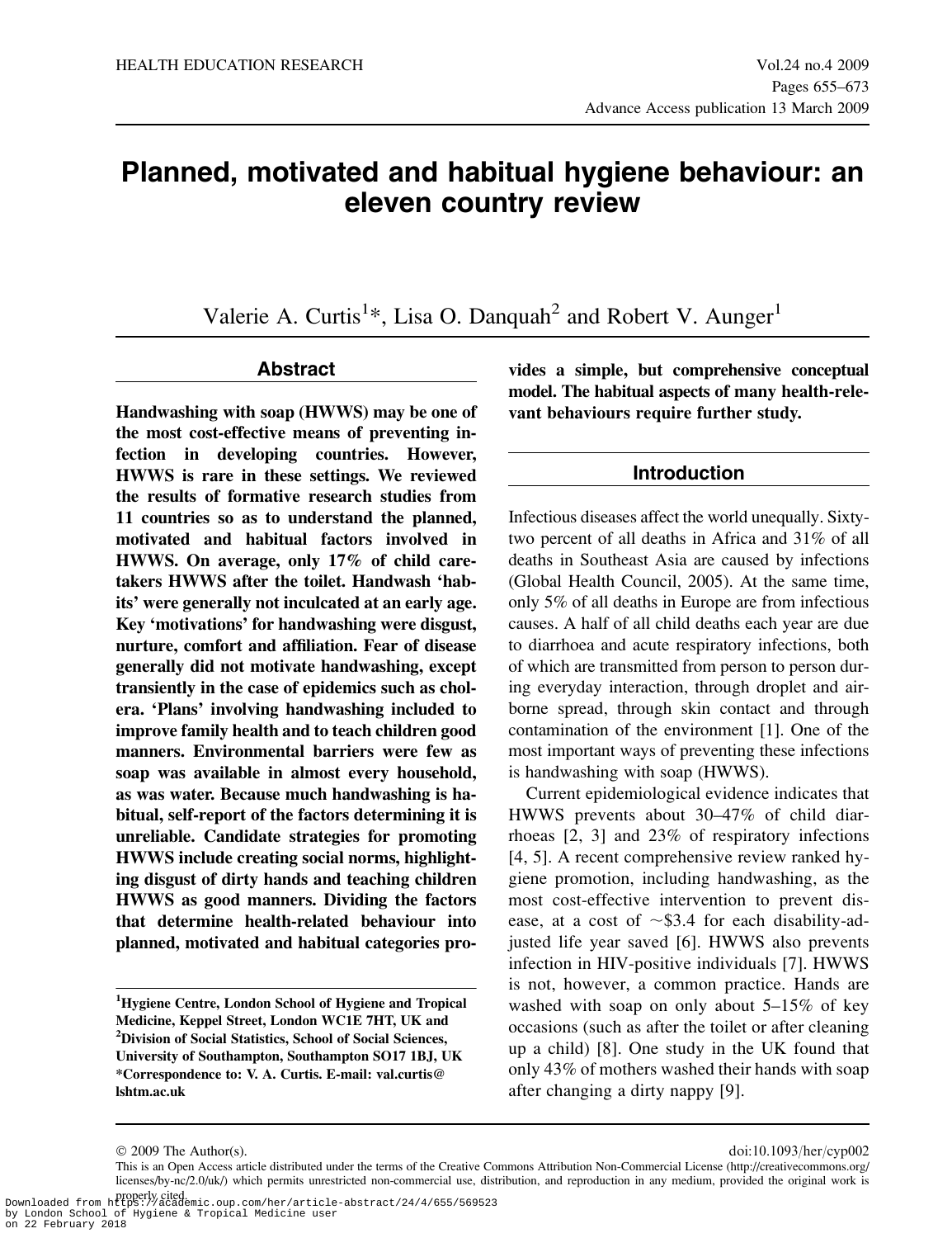Though increasing resources are being brought to bear on the problem, changing deep-seated, private, morally charged and culturally embedded hygiene practices is a difficult and uncertain process. Large-scale handwash promotion programmes that move away from the common assumption that imparting knowledge about germs and disease will change behaviour are needed. Previous studies of handwashing behaviour, for example in hospitals and among food handlers in developed countries, have confined themselves to using versions of standard models such as the Health Belief Model [10], the Theory of Reasoned Action [11] and the Theory of Planned Behaviour [12] or extensions of it [13], which tend to focus on cognitive and rational reasons for handwashing [14–16]. We have argued that a broader disciplinary approach to behaviour change, which embraces emotional, habitual and cultural factors, as well as rationality, is needed [9, 17, 18].

In this paper, we present the results of a series of formative research (FR) studies that used the perspectives and methods of medical and biological anthropology, as well as of consumer science to help elucidate a range of factors associated with risky hygiene behaviour. Thirteen studies were carried out in 11 developing countries. The research aimed to provide the insights needed to develop strategies for changing handwashing behaviour [19–21]. The study findings are analysed using a simple but comprehensive conceptual framework that incorporates planned, motivated and habitual as well as environmental determinants of behaviour. We compare the results across cultures and extract lessons for programmes designed to promote handwashing. We then discuss the utility of this broader framework for studies of health-related behaviour and consider where gaps remain in our knowledge.

#### Methods

This review collects the results of 13 FR studies from Ghana, Kerala State in India, Kenya, Kyrgyzstan, Madagascar, Peru, Senegal, Tanzania, Uganda, Vietnam and the Sichuan and Shaanxi Provinces of China. The studies were carried out for the purposes of designing large-scale or national handwashing promotion programmes for child carers in domestic settings. All but one of the studies were carried out in connection with the Global Public–Private Partnership for Handwashing (PPPHW) (<http://www.globalhandwashing.org/>) [22], the exception being a study carried out in Kyrgyzstan prior to the formation of the PPPHW (see table 1).

The studies used a variety of methods developed mainly in the anthropological tradition of qualitative research aiming to provide an emic view of behaviour [23]. Further epidemiological, health psychological and consumer science research techniques were added, full details of which have been provided elsewhere [23–25]. Briefly, the studies used structured observations (Method 1) to measure current practice, since self-report of handwashing has poor validity [26, 27]. This involved the direct observation of carer and family handwashing practices, usually for a 3-hour period in the morning, and recording it using a structured format. Observational studies either covered small samples of households, so as to provide a picture of current practices, or larger samples (400+), so as to provide a baseline against which to measure later changes in handwashing behaviour. Behaviour trials (Method 2) involved other volunteer mothers being given soap and being asked to carry out HWWS for a period of 7 or 10 days, followed by an in-depth debriefing interview. Focus Group discussions (FGDs) (Method 3) with target mothers employed a variety of exercises to elicit active participation including soap attribute ranking [28], discussion of motivational images, story telling and word elicitation [25]. Key informants (Method 4) included village elders, health workers and teachers.

Research contractors were recruited to carry out the fieldwork in each country and they developed and pre-tested their own versions of the study instruments. Training of fieldworkers took place prior to the surveys in each country, usually with external technical assistance (Water and Sanitation Program, United States Agency for International Development, Hygiene Improvement Program, Basic Support for Institutionalizing Child

Downloaded from https://academic.oup.com/her/article-abstract/24/4/655/569523 by London School of Hygiene & Tropical Medicine user on 22 February 2018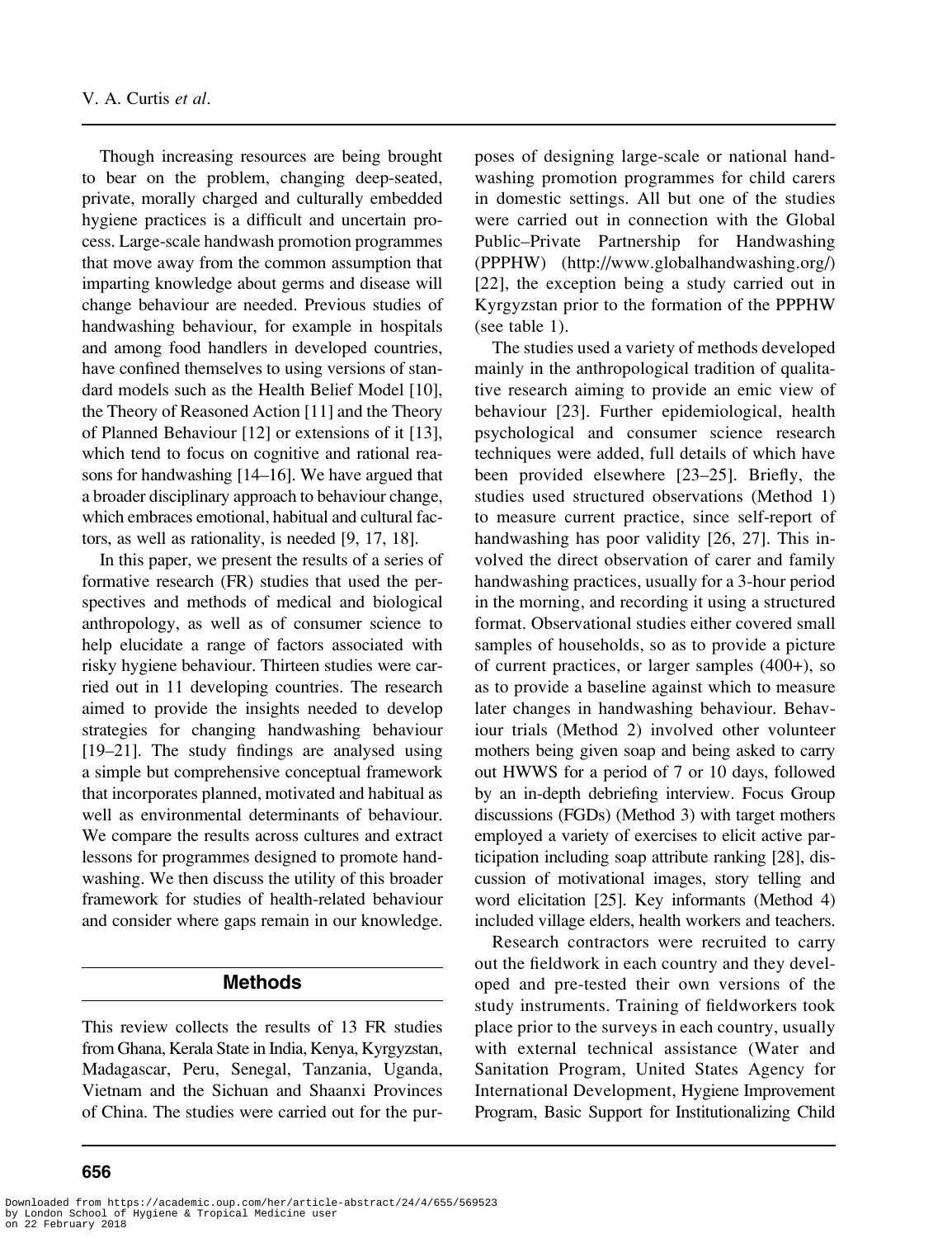Survival, Colgate-Palmolive, Unilever, Centers for Disease Control and Prevention, London School of Hygiene & Tropical Medicine and consultants). Data consisted of verbatim transcriptions of FGDs and interviews, translated into English or French, as well as quantitative results from surveys. The qualitative data were analysed thematically both manually and with the aid of qualitative analysis software (NUD\*IST). Quantitative data were analysed using Excel, EPIINFO, SPSS and STATA.

We analysed the transcripts from FGDs, in-depth and key informant interviews from the original data and from the completed reports by tabulating all relevant extracts according to their theme using our conceptual framework. This is shown in Fig. 1. Following recent thinking in social and evolutionary psychology and neuroscience, we assign behaviour to three types of discrete but interacting causes [29–33]. These are cognitive or executive control which produces 'planned' behaviour, the reward system which produces 'motivated' behaviour [34] and automatic or reflexive control which is responsible for 'habitual' behaviour [35]. Finally, we divide the environmental factors that influence behaviour into three components: 'social', 'physical' and 'biological'. We assume that salient changes in the environment lead to changes in the brain which can lead to changes in behaviour. We provide full definitions of the terms we use and the way in which we employ them in Table II.

The analysis followed standard qualitative methodologies of thematic ordering and interpretation [23] to identify tractable factors that can positively influence handwashing behaviour.





### **Results**

#### What are current handwashing practices?

Table III sets out the rates of handwashing by child caregiver (usually the mother) at critical moments as directly observed by fieldworkers in each country. On average, only 17% washed their hands with soap after the toilet/going for defecation, a further 45% on average used water alone. Handwashing with plain water was in the order of three times more common than HWWS. HWWS tended to be higher after defecation and after handling stools and lower before feeding the child and before handling food/drinks.

## Handwashing: why?

We classed people's explanations of the causes of their handwashing behaviour as (i) habitual, (ii) motivated or (iii) planned, following the definitions of Table II.

## **Habit**

The most primitive psychological system involved in handwashing behaviour is 'habit', which is learnt, automated behaviour that can be regularly triggered by a particular cue [36]. Table IV shows how mothers often ascribed handwashing (HW) habits to what they were taught when they were young. The habit of washing with plain water was much more frequent than HWWS and sometimes occurred as a part of religious ritual, a special form of habit [37]

#### **Motivation**

The motivations concerning HWWS that emerged from the transcripts were disgust, nurture, status, affiliation, attraction, comfort and fear. Table V provides typical examples of relevant extracts.

'Disgust' emerged as a motivator of handwashing in all the studies. Hands had to be washed when they became contaminated with organic material that was dirty, foul or smelly. The most commonly mentioned contaminants were faeces, fish, urine, bodily fluids and rotten or dead items. Faeces were found to be particularly repulsive. For some,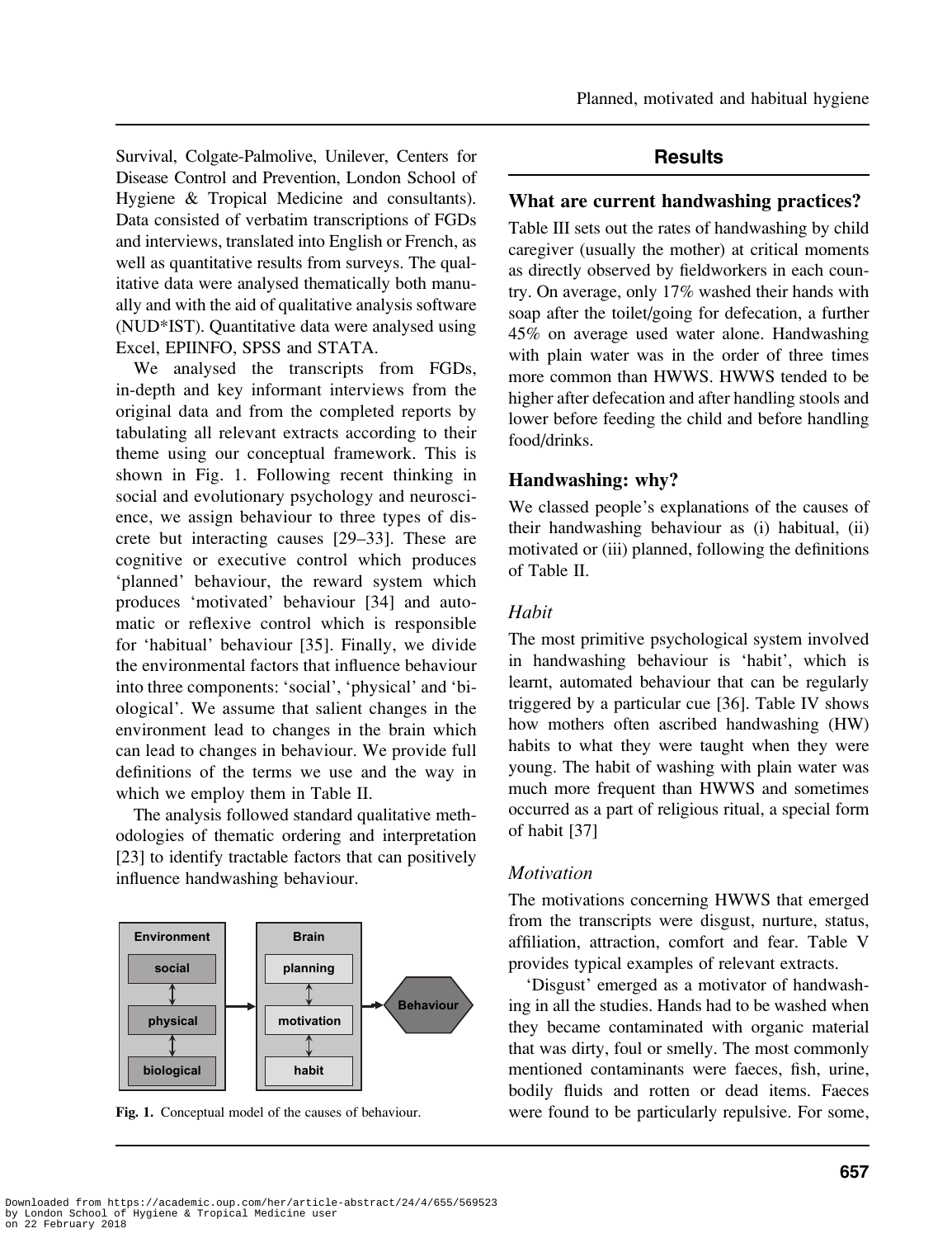V. A. Curtis et al .

| Country/location | Date      | Research by               | Target audience                                                                     | Methods*                           | Locations                                                                     | Report                                                                                                                                                                                                            |
|------------------|-----------|---------------------------|-------------------------------------------------------------------------------------|------------------------------------|-------------------------------------------------------------------------------|-------------------------------------------------------------------------------------------------------------------------------------------------------------------------------------------------------------------|
| Ghana            | 2002      | Research<br>International | Mother/child pairs,<br>male neighbours,<br>groups of mothers,<br>Schools            | 500 SO, IDI, FGD,<br><b>BT</b>     | Ashanti, Eastern, Greater<br>Accra, Northern, Western                         | What motivates hand washing<br>in Ghana? A re-analysis of<br>the results of the formative<br>research data. Scott et al.<br>2002 [49]                                                                             |
| Kerala, India    | 2002      | <b>IMRB</b>               | Mothers with children<br>$<6$ years                                                 | 350 SO, FGD, IDI,<br><b>BT</b>     | Kerala State                                                                  | What motivates hand washing<br>in Kerala? A re-analysis of<br>the formative research data.<br>Scott B. Curtis V. Rabie<br>T, Indian Market Research<br>Bureau, 2003                                               |
| Madagascar       | 2003-2004 | <b>TARATRA PEA</b>        | Mothers with children.<br>households                                                | 40 SO, HS, IDI,<br>BT, KII,<br>FGD | Bekhily, Ampanihy                                                             | Etude sur le Partenariat Public<br>Privé-lavage des mains<br>avec du savon dans les<br>Fivondronana de Bekily et<br>Ampanihy/2003-2004.<br>Taratra Pea-Banque<br>Mondiale, 2004                                   |
| Kyrgyzstan       | 2000      | <b>BDS</b>                | Households with children<br><3 years, teachers, male<br>elders, school age children | 65 SO, HS, FGD,<br><b>BT</b>       | Six villages, two from<br>each of the three oblasts,<br>Naryn, YsykKul, Talas | Formative Research for Hygiene<br>Promotion in Kyrgyzstan.<br>Biran et al. [50]                                                                                                                                   |
| Senegal          | 2004      | <b>IRIS</b>               | Mothers with children<br>$<$ 5 years                                                | IDI, FGD, KII,<br><b>BT</b>        | Dakar, Thiès, Diourbel,<br>Velingara                                          | Etude sur le Lavage des Mains<br>avec du Savon au Sénégal,<br>Rapport Final, IRIS, 2004.<br>PPP for Handwashing:<br>Senegal: Report on<br>Behavioural Trials, Hygiene<br>Centre, LSHTM, London,<br>Aunger B. 2004 |
| Senegal          | 2005      | MGP-Afrique               | Mothers with children<br>$<$ 5 years                                                | 450 SO                             | Dakar, Diourbel, Thiès,<br>Velingara                                          | Rapport Provisoire: Initiative<br>de parténariat public/prive<br>de lavage des mains<br>Situtation de référence<br>en matière de lavage des<br>mains au Sénégal, Dakar.<br>Senegal MGP-Afrique, 2005              |

658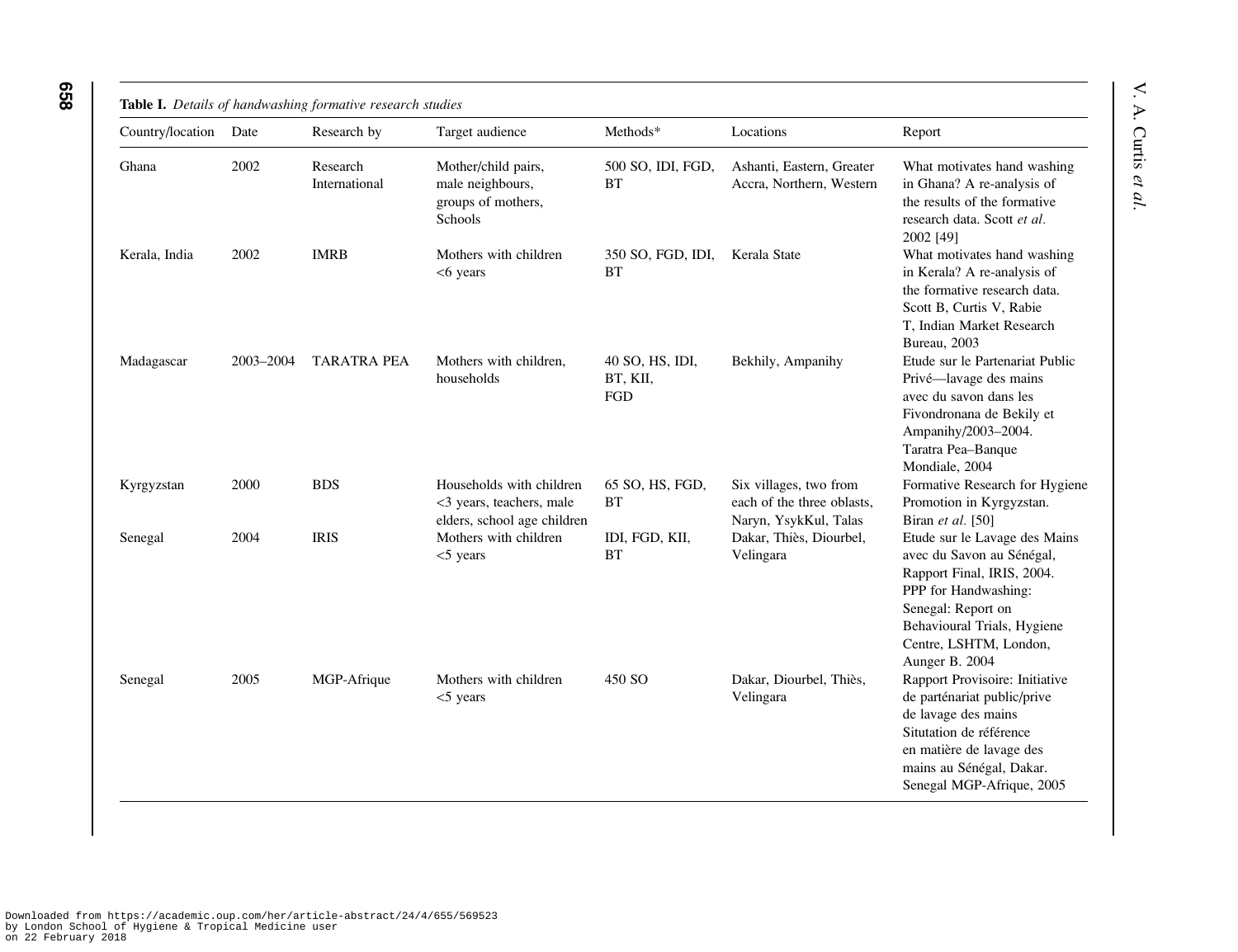**Table I.** Continued

| Country/location | Date | Research by                                     | Target audience                                                                                                                             | Methods*                      | Locations                                                                                 | Report                                                                                                                                              |
|------------------|------|-------------------------------------------------|---------------------------------------------------------------------------------------------------------------------------------------------|-------------------------------|-------------------------------------------------------------------------------------------|-----------------------------------------------------------------------------------------------------------------------------------------------------|
| Peru             | 2004 | <b>AB PRISMA</b>                                | Mothers/caregivers of<br>children <5 years,<br>school-aged children,<br>other family members                                                | 500 SO, IDI, BT,<br>FGD       | Lima, Arequipa, Iquitos,<br>Cusco, Junin and<br>San Martin                                | Behavioural Study of<br>Handwashing with Soap<br>in Peri-urban and Rural<br>Areas of Peru AB PRISMA,<br>for EHP Lima 2004                           |
| Shaanxi, China   | 2005 | Xian PDU/CDC                                    | Female custodians of<br>children, households<br>with children $<$ 13 years,<br>households with children<br><5 years, two primary<br>schools | 78 SO, HS                     | Binxian County, Zhidan<br>County, Yintai District,<br>Yaozhou District                    | <b>Hygiene Promotion Survey</b><br>Report (Shaanxi) Re-edited<br>(2nd draft), Xian PDU/CDC,<br>2005                                                 |
| Sichuan, China   | 2006 | Chengdu CDC                                     | Female custodians of<br>children, households<br>with children $<$ 13 years,<br>households with children<br><5 years, two primary<br>schools | 64 SO, HS                     | Lezhi County, Renshou<br>County, Jialing District                                         | <b>Hygiene Promotion Survey</b><br>Report, Sichuan, Chengdu<br>CDC, 2006                                                                            |
| Tanzania         | 2006 | LMS international.<br>Steadman<br>International | Mothers/caregivers of<br>children <5 years,<br>children $<$ 5 years,<br>community members,<br>key informants, school<br>children            | 30 SO, HS, FGD,<br>IDI, BT    | Dar es Salaam, Rufiji,<br>Mpwapwa                                                         | Understanding the Tanzania<br>Consumer in respect to<br>hand washing with soap,<br>Dar es Salaam, LMS/Steadman<br>International, January 2006       |
| Vietnam          | 2007 | Indochina<br>research                           | Mothers with children<br><5 years (income<<br>$US$150$ ) per $HH/$<br>per month                                                             | 720 SO, HS, FGD,<br><b>BT</b> | Son La, Phu Tho, Hung<br>Yen, Nghe An, Binh Dinh,<br>Ving Long, Dong Thap,<br>Ninh Thuan  | Vietnam National Handwashing<br>Initiative Consumer Research.<br>Baseline Survey Final Report.<br>Indochina Research (Vietnam)<br>Ltd, 25 June 2007 |
| Uganda           | 2007 | The Steadman<br>Group                           | Caregivers of children<br><5 years, community 1<br>eaders                                                                                   | 500 SO, HS, BT,<br>FGD, IDI   | Kampala, Iganga, Mayuge,<br>Mpigi, Lira, Bughenyi,<br>Masindi, Kiboga, Mbale<br>and Kbale | Formative research and baseline<br>survey on handwashing with<br>soap, Steadman International,<br>Kampala, January 2007                             |
| Kenya            | 2007 | The Steadman<br>Group                           | Caregivers of children<br><5 years, school children                                                                                         | 802 SO, HS, BT,<br>FGD, IDI   | All provinces except North<br>Eastern                                                     | Formative and baseline study<br>on handwashing with soap.<br>Steadman International<br>Nairobi, 2007 (undated)                                      |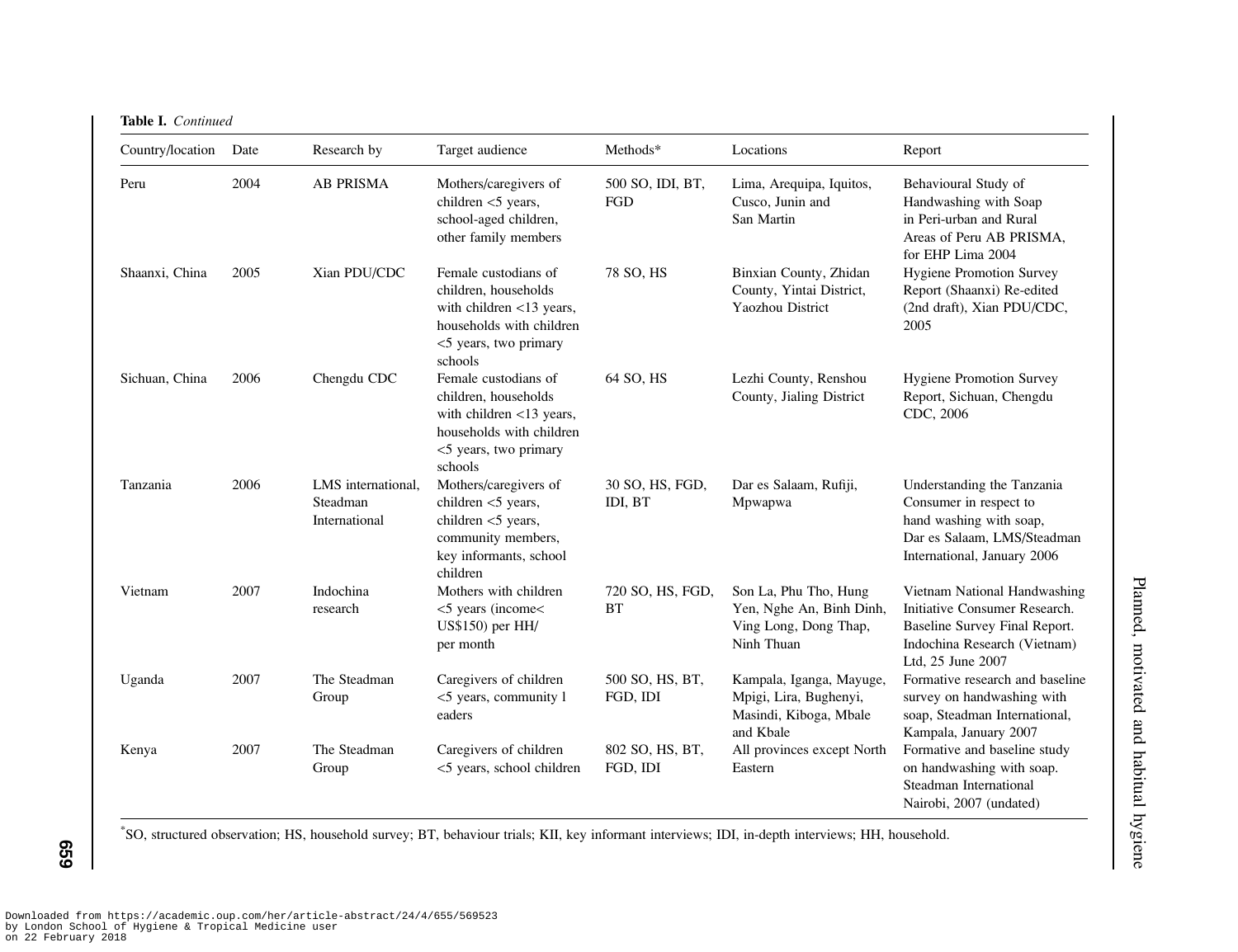| Learnt automated behaviours produced by cues, often as part of a routine [35, 39, 51]                         |                                                                                                                  |  |  |  |
|---------------------------------------------------------------------------------------------------------------|------------------------------------------------------------------------------------------------------------------|--|--|--|
|                                                                                                               | Tendency to do work to put oneself into a state that was good for the survival and reproduction of our ancestors |  |  |  |
| (includes drives and emotions) [34, 52]                                                                       |                                                                                                                  |  |  |  |
| Disgust                                                                                                       | Tendency to avoid objects and situations carrying disease risk [53]                                              |  |  |  |
| Status                                                                                                        | Tendency to seek to optimize social rank                                                                         |  |  |  |
| Affiliation                                                                                                   | Tendency to seek to conform so as to reap the benefits of social living                                          |  |  |  |
| Attraction                                                                                                    | Tendency to be attracted to, and want to attract, high-value mates                                               |  |  |  |
| Nurture                                                                                                       | Tendency to want to care for offspring                                                                           |  |  |  |
| Comfort                                                                                                       | Tendency to place one's body in optimal physical, chemical conditions                                            |  |  |  |
| Fear                                                                                                          | Tendency to avoid objects and situations carrying risk of injury or death                                        |  |  |  |
| The pursuit of long-term objectives [54, 55]                                                                  |                                                                                                                  |  |  |  |
| <b>Environment</b> factors                                                                                    |                                                                                                                  |  |  |  |
| The individuals, groups and institutions (e.g. local norms, national regulations and religion) that influence |                                                                                                                  |  |  |  |
| the behaviour of the target individual                                                                        |                                                                                                                  |  |  |  |
| The geographic, climatic, material and artefactual factors affecting behaviour (e.g. water and sanitation     |                                                                                                                  |  |  |  |
| availability and house design)                                                                                |                                                                                                                  |  |  |  |
|                                                                                                               | Other life forms and their products (e.g. foodstuffs, domestic animals and disease agents) that influence        |  |  |  |
| behaviour                                                                                                     |                                                                                                                  |  |  |  |
|                                                                                                               |                                                                                                                  |  |  |  |

Table II. Definitions of categories used in the content analysis

Table III. HWWS and water by mother or caregiver on key occasions

|                    |     |                                    | $\circ$                                | $\checkmark$                                             |                                                     |                                               |                                              |
|--------------------|-----|------------------------------------|----------------------------------------|----------------------------------------------------------|-----------------------------------------------------|-----------------------------------------------|----------------------------------------------|
| Country            | n   | <b>HWWS</b> after<br>toilet $(\%)$ | HWWS after<br>cleaning child<br>$(\%)$ | <b>HWWS</b> after<br>cleaning up<br>child stools $(\% )$ | <b>HWWS</b> before<br>feeding index<br>child $(\%)$ | <b>HWWS</b> before<br>handling food<br>$(\%)$ | HW with water<br>only after toilet<br>$(\%)$ |
| Ghana              | 500 | 3                                  | $\mathfrak{D}$                         |                                                          |                                                     |                                               | 39                                           |
| Kerala, India      | 350 | 42                                 |                                        | 25                                                       |                                                     |                                               |                                              |
| Madagascar         | 40  | 4                                  |                                        |                                                          | 12                                                  |                                               | 10                                           |
| Kyrgyzstan         | 65  | 18                                 | $\Omega$                               |                                                          |                                                     |                                               | 49                                           |
| Senegal            | 450 | 23                                 | 18                                     |                                                          |                                                     | 18                                            |                                              |
| Peru               | 500 | 14                                 |                                        |                                                          | 6                                                   |                                               |                                              |
| Sichuan, China     | 78  | 13                                 |                                        | 16                                                       | 6                                                   |                                               | 87                                           |
| Shaanxi, China     | 64  | 12                                 |                                        |                                                          | 16                                                  |                                               | 14                                           |
| Tanzania           | 30  | 13                                 | $13^{\rm a}$                           | $13^{\rm a}$                                             | 4                                                   |                                               | 33                                           |
| Uganda             | 500 | 14                                 | 19                                     | 11                                                       | 6                                                   | 8                                             | 44                                           |
| Vietnam            | 720 |                                    | 14                                     | 23                                                       |                                                     |                                               | 51                                           |
| Kenya <sup>b</sup> | 802 | 29                                 | 35                                     | 38                                                       | 13                                                  | 15                                            | 57                                           |
| Average            |     | 17                                 | 13                                     | 19                                                       | 5                                                   | 13                                            | 45                                           |

'—' means not reported.

<sup>a</sup>Tanzania: the figures quoted are the same as the observation was based on whether the person assisting the index child washed their hands after wiping a child's bottom or cleaning child's faeces.

<sup>b</sup>Kenya: note high figures for HWWS are thought to be a temporary response to a cholera epidemic and a current government handwash campaign and hence have not been used in the calculation of averages.

the smell or sight of faeces alone was enough to motivate handwashing, while others related that hands that had not obviously contacted faecal material during toileting did not need washing.

Disgust also related to status and affiliation; respondents said that one cannot be dirty and disgusting and still be acceptable or respected in society. For example, a Senegalese mother said: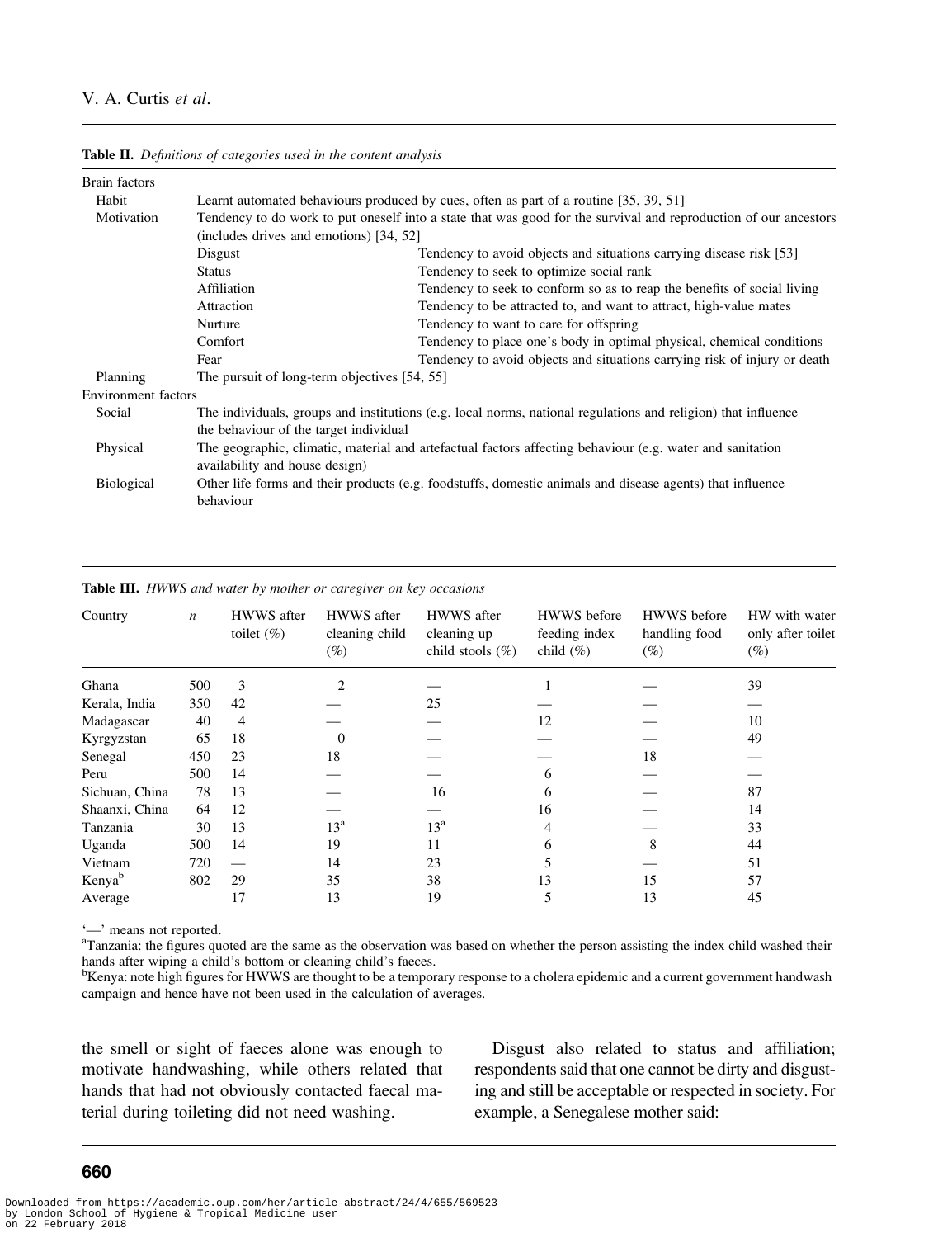Table IV. Handwashing habit

| Setting    | Illustrative quotes                                                                                                                                                                                                                                                               |
|------------|-----------------------------------------------------------------------------------------------------------------------------------------------------------------------------------------------------------------------------------------------------------------------------------|
| Ghana      | 'Anytime I am at home I use soap and water to<br>wash hands since it is the upbringing I was<br>given.'<br>'That is what I do ever since I was a child, I<br>remember when I was a child, they kept telling<br>me to wash my hands with water, but they<br>never mentioned soap.' |
| Madagascar | 'Hand washing with soap is not a habit round<br>here.'                                                                                                                                                                                                                            |
| Kerala     | 'By doing that [HWWS] kids will learn good<br>habits as they follow what we do.'                                                                                                                                                                                                  |
| Peru       | They end up being like they were taught, if they<br>were dirty growing up, they'll stay that way<br>when they're big: if they were clean they will<br>stay that way.'                                                                                                             |
| Uganda     | 'Us Muslims who have been taught from<br>childhood that one must first wash (kutawaaza)<br>with water in the kettle or jerrican that is within<br>the latrine and use soap after leaving the<br>latrine'                                                                          |
| Vietnam    | 'All people here have the same habit, it's<br>common'                                                                                                                                                                                                                             |
| Kenya      | 'So many times I forgot to use the soap but the<br>one I rarely forgot was after visiting the toilet<br>because with that I am used, though I wash<br>with water only, but as days went by I got used<br>to washing with this soap'                                               |

When you are dirty you shouldn't go out or meet people-you risk contaminating them or upsetting them with nauseous smells

'Comfort' emerged as a motivation for handwashing in all the studies. People valued having a skin that is free not just of disgusting substances but also of matter such as earth, charcoal, wetness, stains or oily residues. Comfort resided both in being able to sense cleanliness directly, but also as a state of mind: being clean implied inner comfort, freshness, readiness for anything, confidence and purity. People were discomfited by having hands that could leave other things dirty when touched (including during social contacts). Soap was often only thought to be needed for the removal of especially clinging material such as oily food or stains. For example, a Tanzanian mother said:

Hands should also be clean, for example when you touch charcoal and then wash your hands without soap, they will not be clean for some charcoal will still be left on your hands, the hands will therefore not look good.

The most appropriate time to use soap for handwashing was often said to be after eating, to remove sticky food residues—the least important occasion for HWWS, from a public health perspective.

Many women claimed to enjoy the perfumed smell of clean hands after using toilet soap. However, in a number of countries (Ghana and Uganda) the perfume was said to spoil the taste of the food if soap was used before eating.

'Nurture' was, not surprisingly, a key motivation for our target groups, the caretakers of young children. When asked to describe the things that were most important to them, women almost always placed children first. Loving and caring for a child was among the most rewarding things a mother could do and the source of her greatest pleasure and satisfaction. Mothers felt a keen responsibility and a duty, frequently using words such as 'ought' and 'should', to ensure the smooth functioning of the family, to keep the child growing well and for it to be correctly educated.

Educating children, both in the formal system, but also informally at home to have good manners and be a good member of society, was a priority for mothers. Daughters have to be taught to be good wives and mothers. According to a Senegalese key informant:

Apprenticeship for married life begins early. By the example of illustrious ancestors and glorious women in their family tradition, girls learn the arts of seduction, the art of keeping the attention of their husband, and the more subtle art of appearing to submit to marital authority.

However, mothers also felt that running off to wash hands should not get in the way of a child's immediate need for comfort or assistance (Uganda and Vietnam). HWWS was, indeed, rare before feeding a child (5% on average). Though mothers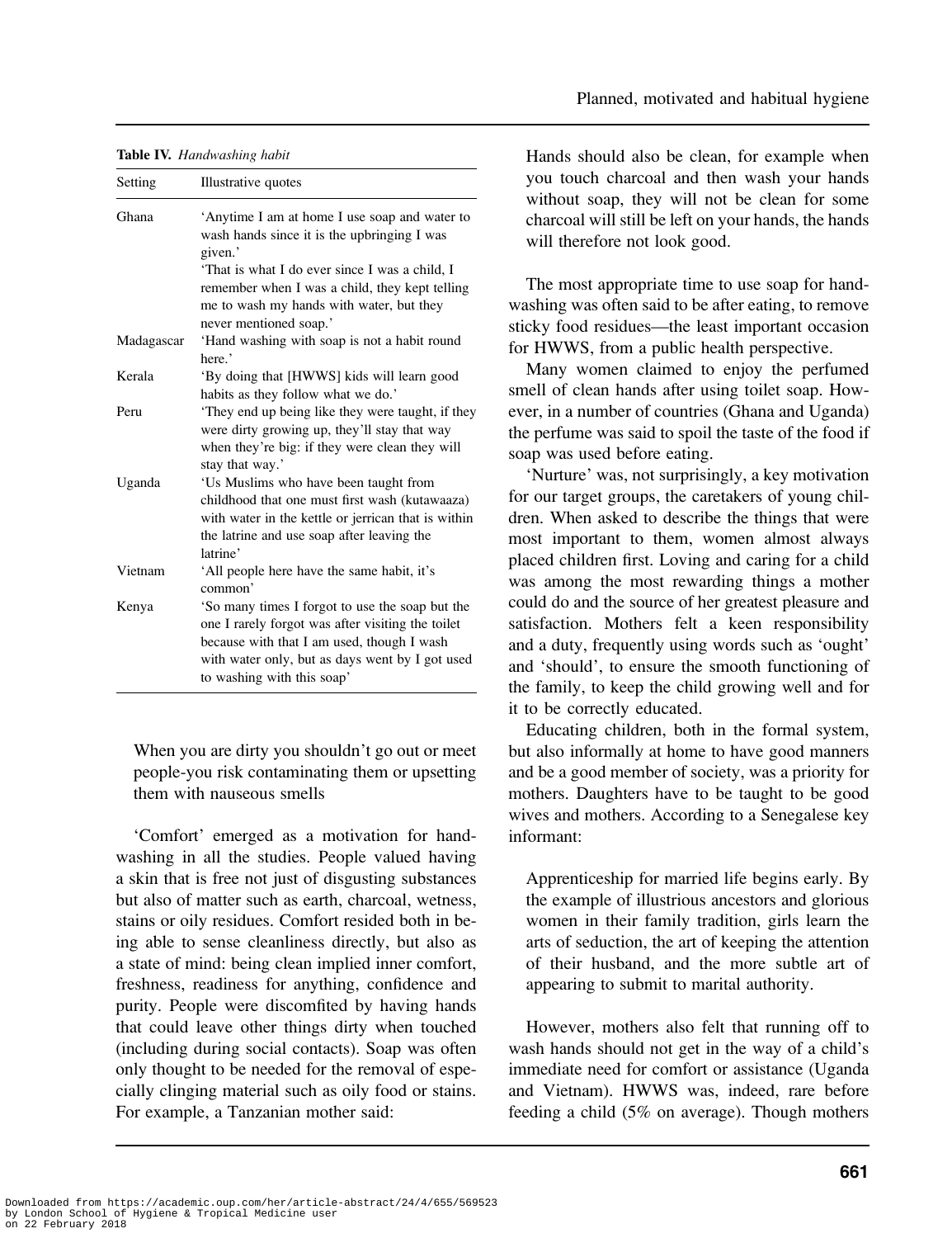|  |  |  |  |  | Table V. Motivations associated with handwashing behaviour |  |
|--|--|--|--|--|------------------------------------------------------------|--|
|--|--|--|--|--|------------------------------------------------------------|--|

Motivation Examples Disgust 'I don't want the scent of that thing [faeces] to remain on my hands.' (Ghana) 'The dirty things are cough, what women have-periods, rotten items or dead items.' (Kerala) [If they did not WHWS] 'When they next ate, they would be eating the microbes from their bottom' [this would be] 'like eating faeces and would be disgusting.' (Kyrgyzstan) 'I feel very bad if I come out of the toilet and I do not wash my hands. I feel like am just smelling like toilet' (Kenya) 'My hands stink after the toilet so my friends will boo at me.' (Madagascar) 'After defaecation there is no smell and nothing can be seen, so you feel that there is no need to wash your hands' (Kerala) Comfort 'So that they [hands] feel fresh, comfortable and smell like soap.' (Peru) 'Soap makes clothes and body smell good.' (Kyrgyzstan) 'After eating food you can't move with dirty hands. I have got to wash my hands with soap after eating fish or any other oily foods' (Uganda) 'Hands should also be clean, for example when you touch charcoal and then wash your hands without soap, they will not be clean for some charcoal will still be left on your hands the hands will therefore not look good' (Tanzania) 'HWWS is only important . when we have stubborn stains or after making fish that only soap can help remove' (Vietnam) 'Because when I am clean outside, even inside me I feel clean, even within my spirit and my mind' (Kenya) 'When I'm clean, I'm comfortable' (Senegal) Nurture 'All I do is for my children first, I work to have money for my children.' (Vietnam) 'The children are my future, so I should try to look after them well.' (Ghana) 'We do everything for the health of the children. We have to bathe them, wash their hands and legs, we have to give then food, look after them when they are sick.' (Kerala) 'My children are my pride and joy. I wash my hands to protect them' (Kenya) 'A woman might be doing some work and she sees a kid who is about to fall in to a trench she will just run to help the child out' [and not stop to wash her hands] (Uganda) 'We just say so [HWWS], but in reality when baby cries too loudly, we are frustrated, only have enough time to quickly wash hands with water, or rub on our clothes if hands are not too dirty, to soothe the crying baby' (Vietnam) 'If I don't do it (show her how to wash her hands) no one will.' (Peru) '[a soap user is one] who gives a good impression, she's pleasant to see, her and her surroundings' (Senegal) Status 'If we are clean others will have a good opinion about us. Hearing that we will feel happiness.' (Kerala) 'It is shameful to be dirty in front of your friends.' (Madagascar) 'If you don't wash they look at you like a pig at the school.' (Peru) 'My children are always clean and admired by other people because soap keeps us clean' (Uganda) '[Clean people are] attractive, acceptable, recognized, confident and earn respect from the community . you look rich . many people think you need money to be clean' (Kenya) 'Even if you are not polite and well mannered, your neighbours will respect you if you are neat.' (Ghana) 'Not everyone here belongs to the same social class, and I can't force myself to fit into someone else's living styles.' (Kenya) Affiliation 'A person who is not clean is like a mad person ... people avoid him but feel sorry for him' (Tanzania) '[we] Villagers don't like dirt anymore.' (Senegal) 'Washing hands to fit in is very common with us here' (Uganda) '. and you know cleanliness is next to Godliness and when you live well with the community, it does you a lot of good' (Kenya) 'HWWS is ... the "respectable" thing to do' (Vietnam) 'I will say that neatness is very important and good too. Because when you are dirty and go near others, they will say that you smell bad.' (Uganda) 'But you see the problem here is when you are clean, people say you want to be different from them and they hate you' (Uganda)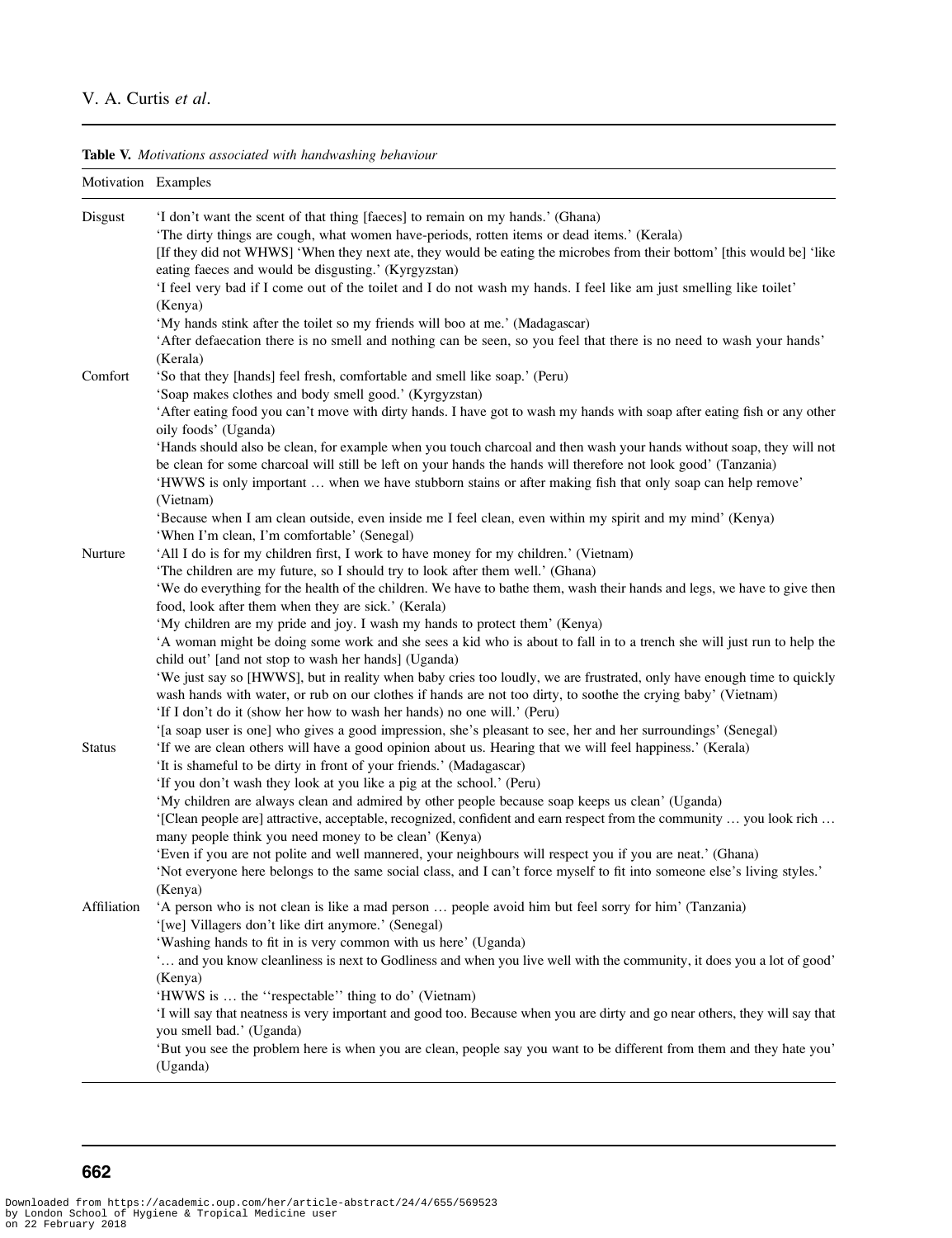Table V. Continued

| Motivation Examples |                                                                                                                                                                                                                     |
|---------------------|---------------------------------------------------------------------------------------------------------------------------------------------------------------------------------------------------------------------|
| Attraction          | 'A clean person is attractive' (Senegal)                                                                                                                                                                            |
|                     | 'Dirt can even put away a promising suitor' (Ghana)                                                                                                                                                                 |
|                     | 'Because I believe a home which is clean earns the wife adoration from the husband' (Uganda)                                                                                                                        |
|                     | The baby you have; it is the husband who gave you, It is good to look clean to your husband so that both of you can get<br>children' (Kenya)                                                                        |
|                     | 'Dirty wives put their husbands off' (Ghana)                                                                                                                                                                        |
|                     | 'If you try to look clean you are trying to attract other people's husbands' (Uganda)                                                                                                                               |
| Fear                | There is a low perception of being at health risk. Diarrhoea especially is claimed to be unlikely. The overwhelming<br>majority cite weather as the major cause of diseases: a fatalistic approach (Vietnam Report) |
|                     | 43% feel that a child cannot avoid getting diarrhoea. It is a normal part of growing up (Kenya Report)                                                                                                              |
|                     | Cholera is the disease most closely associated with faeces. (Peru)                                                                                                                                                  |
|                     | 'If I did not wash my hands I would get cholera and diarrhoea for the children, many people do it because of Cholera'<br>(Uganda)                                                                                   |

agreed that it was logical that HWWS could protect the health of the child, the immediate nurture motivation to care for or feed a hungry child, whatever the current state of one's hands, seemed to take precedence.

Status All the reports showed that people were driven to behave in ways that enhanced their social 'status'. Being seen to be clean could lead to being admired and respected, and a clean child was regarded as an ambassador from the family to society at large. On the other hand, being labelled as 'dirty' was thought shameful and to be avoided at all costs. However, some respondents raised the concern that if they HWWS, they might be seen as being too clean, as trying to get above themselves (Kenya).

HWWS is a private affair and several respondents pointed out that as nobody could see if you had washed your hands or not, handwashing could not help one to enhance one's social standing. This may be why HWWS is often insisted upon at public functions or in restaurants in the study countries, but not when eating at home.

Affiliation Being a good member of society by joining in and by doing what everyone else is perceived to be doing is an important motive for handwashing. This helps ensure membership in the social group. Conformity with local social norms is known to be a powerful driver of behaviour [38]. Unfortunately, HWWS is rare in most of the investigated communities, therefore the normative motivation militates against it. One Ugandan mother explained the dilemma thus:

But you see the problem here is when you are clean, people say you want to be different from them and they hate you (Uganda)

On the other hand, people who are not clean are a threat to society and can be shunned and ostracized, a fate that most people fear greatly, since poverty forces them to have to depend on others.

Attraction Respondents discussed the question of whether clean hands could help make you more attractive to the opposite sex. Many agreed, for example:

You cannot caress your husband when your hands are dirty (Kenya)

However, not all respondents were comfortable with discussing the idea that sexual 'attraction' might be related to HWWS, and there was a distinct variety of responses by country. Two types of culture were distinguishable—those for which female attractiveness was an important issue that was discussed openly and the seductive arts are taught by mothers to daughters (example.g. in Senegal). At the opposite pole was Uganda, where women presented themselves as God-fearing and did not wish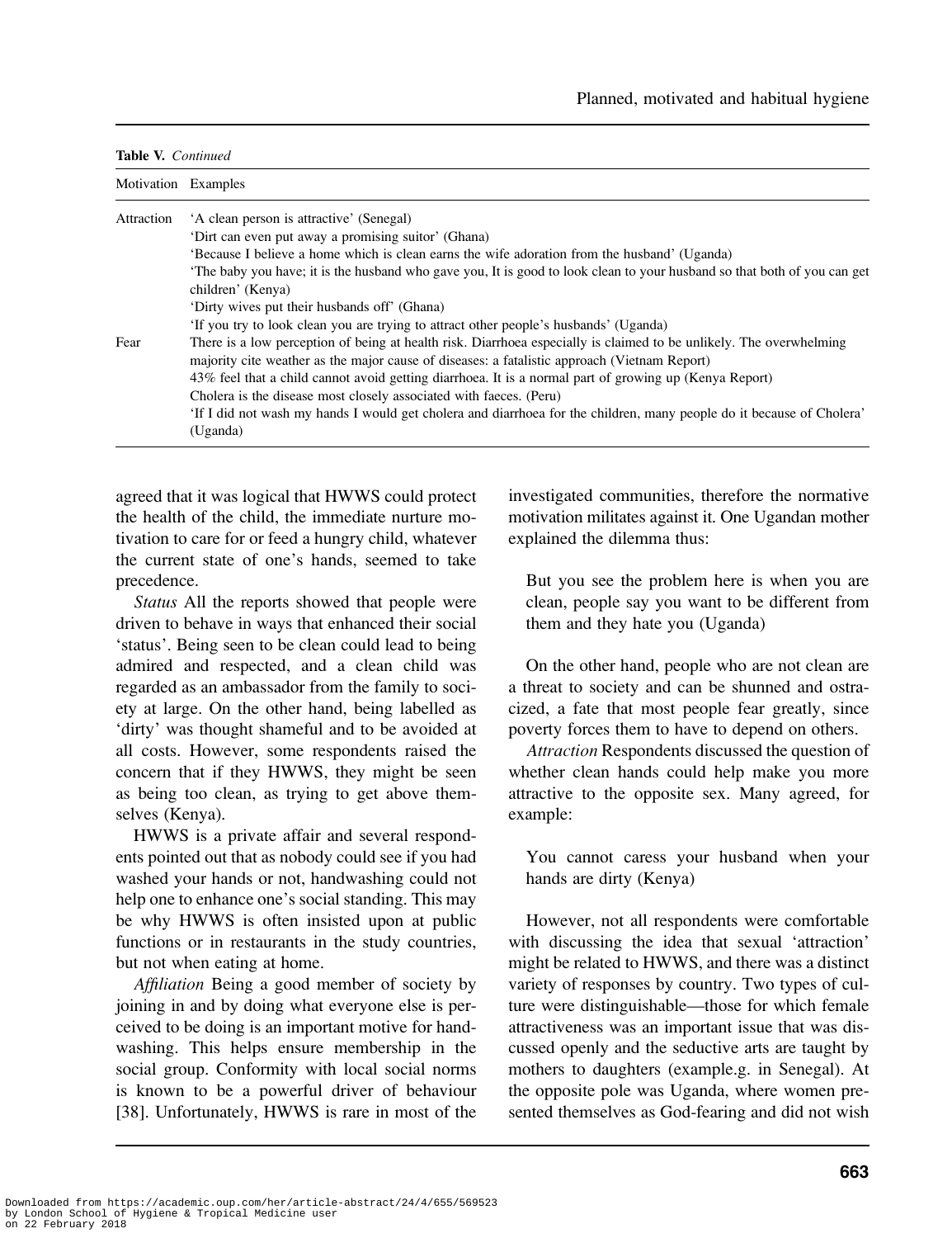to appear to outcompete their 'sisters'. Their culture valued modesty and purity, where women were less ready to discuss the idea of sexual attraction as a motive for handwashing. However, we are again faced with the conundrum that although attraction is important, HWWS as a means to being attractive is not entirely plausible, since potential lovers do not necessarily notice whether hands are clean or not.

Fear When asked about their fears, child carers were concerned about immediate threats such as war, poverty and corruption. Specific health fears tended to cluster around life-threatening diseases and those that threaten adults, such as HIV/AIDS. Mothers were also worried about drug-taking and pregnancy in teenagers. When asked about hygiene-related diseases, immediate fears were related concerning epidemic cholera or typhoid. For example:

I must wash hands to protect them from disease as cholera. (Kenya)

Some of the reports suggested that handwashing did increase during epidemics of cholera (Uganda, Senegal, Kenya and Peru). However, people said that they returned to their usual handwashing habits once this danger had passed. Having cholera in a household was both frightening and shameful with severe repercussions for the status of the family.

Diarrhoea in children was rarely mentioned spontaneously and was understood mostly as a symptom of some other condition, or as a largely benign fact of life that inevitably affects young children, rather than a source of fear. Handwashing could, however, play a role in achieving the longterm objective of living a healthy life—which we will discuss below.

#### Planning

We looked for evidence in the transcripts for ways in which caretakers constructed plans to use handwashing to help achieve some form of long-term end or objective. Such planned behaviour is distinct from motivated behaviour, which aims at shortterm reward, or habitual behaviour which is automatic and cue-based, as we have discussed above.

The transcripts pointed to three ways in which handwashing could help in the achievement of long-term objectives. First, handwashing could help to provide a platform of good health for all the family. Second, handwashing was sometimes being carried out for the sake of beneficial supernatural objectives such as being in a state of religious purity or of having 'good luck'. Third, caretakers made plans to teach children handwashing so as to socialize them correctly. In each case, there was a chain of logically connected representations which linked handwashing to some form of long-term beneficial objective. We also found examples where handwashing gets in the way of achieving longterm plans.

Health as a long-term objective is often described as being instrumental in meeting other objectives, such as being beautiful, or saving money. For example, the report from Senegal stated:

Women are particularly careful to protect themselves from illness. They fear that disease might affect their body and so spoil the beauty of their face or the elegance of their deportment. (Senegal).

Note that we make a distinction between health as a long-term objective, and the threat of epidemic disease, such as cholera, as an immediate danger that can motivate handwashing directly ('fear' motive-see above).

We found flaws in the chain of belief/knowledge that linked handwashing to long-term beneficial outcomes. Though knowledge about the germ theory of disease was found to be widespread in all the country studies, germs remained essentially abstract, since they are invisible and undetectable. Further, mothers have learnt that poor hygiene causes 'diarrhoea' (or the equivalent local term for loose motions) in children, yet mothers often did not recognize this condition as a disease; for them diarrhoea is just a symptom, either of normal child development (e.g. teething) or of another underlying disease. Diarrhoea was neither seen as lifethreatening nor was it seen as being relevant to one's own children, and it was thought to be mild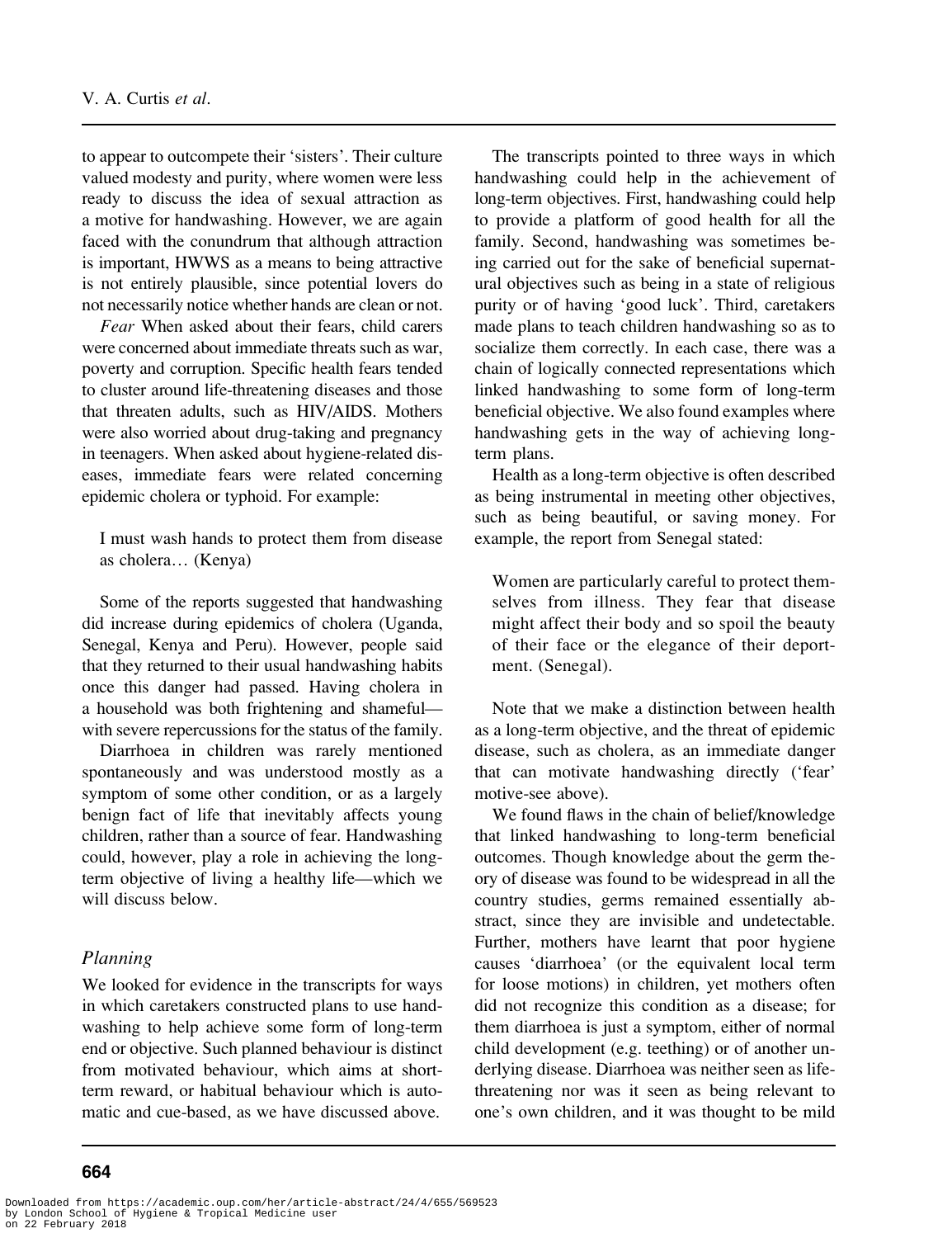and self-limiting, hence unlikely to lead to other adverse outcomes. Thus, the chain of associations that would make it worthwhile to go to the trouble of washing hands with soap, because of distant and uncertain benefits associated with preventing child diarrhoea, and hence the possible serious illness or loss of the child is probably too tenuous to cause mothers to make conscious plans to always carry it out.

The reports provided some evidence of the importance of hygiene in the achievement of religious and other supernatural objectives. While handwashing ritual is a part of religious devotion for Muslims, respondents were divided as to whether soap should have a place in a practice that is prescribed in detail in religious texts. In Madagascan tradition, future outcomes are assured through building tombs for the ancestors and sacrificing cattle; all available funds are used for this priority, and it was thought that buying soap could detract from such investment in the future. In Uganda, it was stated that handwashing is something one does after returning from a burial, after contact with the dead. Hence, to associate handwashing with contact with infants would be tantamount to bringing bad luck on the child. In Senegal, various local traditions suggest that soap can bring bad luck, reduce life expectancy or harm a pregnant woman.

These beliefs involving handwashing's possible outcomes are diverse and specific to local cultures, as one would expect. Mothers, however, often explicitly devalued such beliefs to the interviewers, labelling them as superstitions, and claiming that they did not affect their own behaviour.

Finally, we found evidence that some mothers did plan to introduce HWWS to their children as a part of a plan to teach them good manners, to socialize them as well-accepted members of the community (Table VI).

## The environment

In Table VII, we have collated information from the reports about environmental factors that influence handwashing practice. We have divided these into social, biological and physical factors which either positively influence the practice of HWWS or constrain it.

Physical factors that affected the practice of HWWS included water, soap and toilets. Water provision varied widely, both between and within countries. All households had enough water for daily use, but some said they had to use it carefully because obtaining it was either expensive or involved labour or queueing. Soap availability was, however, excellent and was present in 95% or more of households in all the studies that recorded it. The soap was often an unperfumed laundry bar; toilet soap was rarer and was sometimes referred to as a luxury or beauty product, to be bought sparingly and conserved carefully. Soap bars could be kept wrapped up, or kept out of reach, to save them from being 'wasted' by other family members, from being dirtied or from being eaten by domestic animals.

Not having a specific location, especially after leaving the toilet, was clearly a major environmental constraint to HWWS. While Kyrgyz mothers were proud of their Soviet-era washstands, Chinese households often had cheap washstands  $\leq 10$ ) with a place for soap, water bowl and towel and Peruvian mothers tended to have sinks and taps, in other countries handwash facilities were rare. Soap tended to be kept in kitchen areas and in bathrooms, sometimes on the ground in plastic colander-like holders. Water was often only available if one made an effort to go and fetch it, and even then, to wash both hands with soap while pouring water from a container requires some dexterity. In Uganda, efforts had been made to promote 'tippy-taps'—home made water dispensers for handwashing.

Social factors influencing caregiver handwashing behaviour included local culture, beliefs, traditions and norms, which are promulgated through social structures such as the family, neighbours, local social organizations, government health workers, schools and mass media. We have explored above how the perception of norms such as the rarity of handwashing and the desire to follow local tradition can motivate or demotivate HWWS (via 'affiliation' and status) and through planning.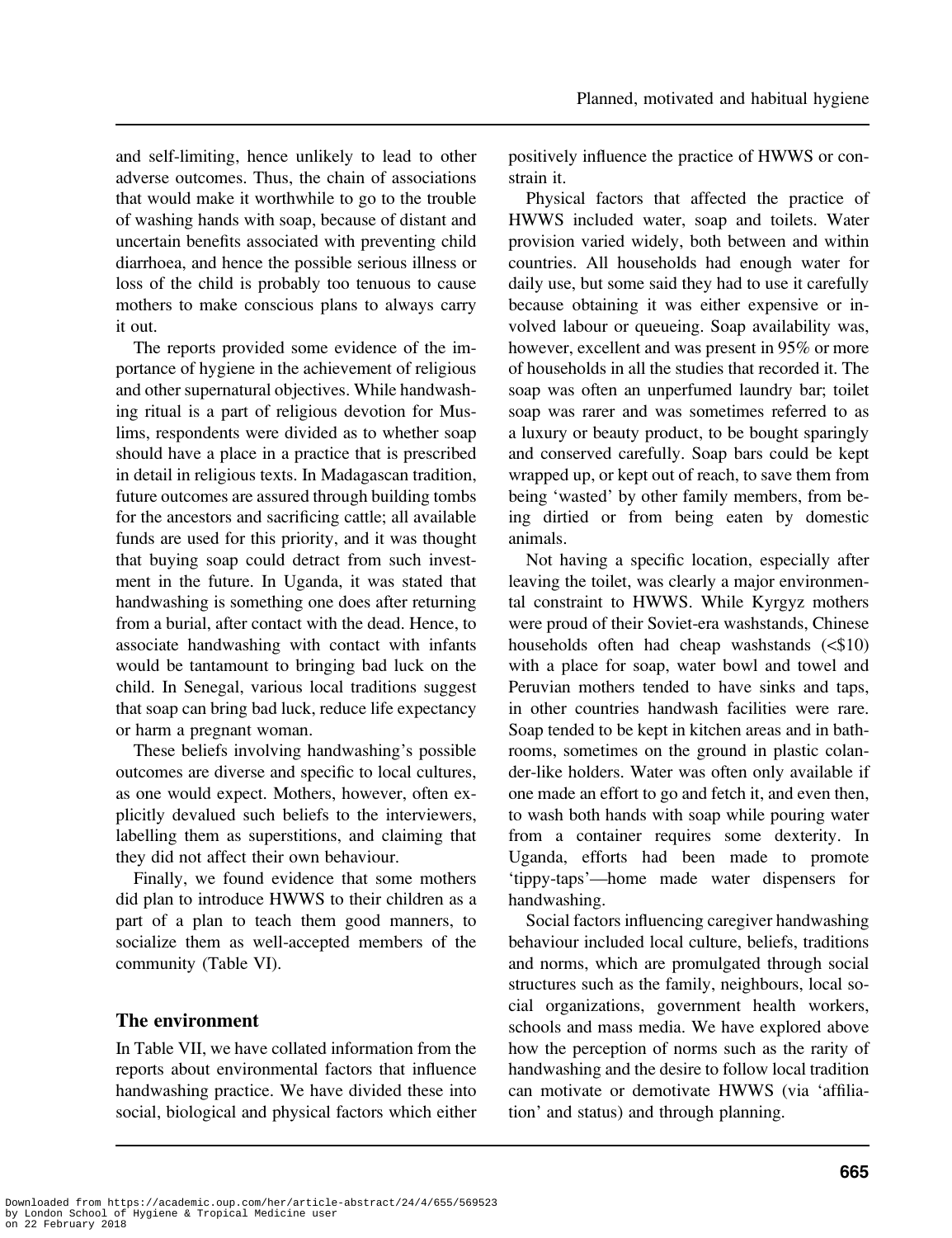| Table VI. Planning: long-term objectives relevant to HWWS |  |  |
|-----------------------------------------------------------|--|--|
|-----------------------------------------------------------|--|--|

| Objective                            |                                                                                                                                                                                                                                                                                                                                                                                         |
|--------------------------------------|-----------------------------------------------------------------------------------------------------------------------------------------------------------------------------------------------------------------------------------------------------------------------------------------------------------------------------------------------------------------------------------------|
| Good health                          | If wash to guard against diseases because hands are the things used to do everything in the house. You may<br>touch some dirty places and then pick a fruit and go ahead and feed it to the baby without washing hands.<br>There, the baby will start to diarrhoea.' (Tanzania)<br>'There is gas from the toilet which can make us get germs' (Ghana)                                   |
|                                      | 'You wash your hands before eating: otherwise you get a stomach ache.' (Peru)<br>'Diarrhoea is caused by rain making the water dirty' (Kyrgyzstan)                                                                                                                                                                                                                                      |
|                                      | 'Or if we have defecated in such dirty toilets, bacteria will surely come into our body when we eat. Dirty<br>toilet picture conveys that virus transfer by air is real' (Vietnam).                                                                                                                                                                                                     |
|                                      | 'Many children visit the traditional healer with the evil eye and diarrhoea.' (Kyrgyzstan)                                                                                                                                                                                                                                                                                              |
|                                      | 'Soap also helps in the issue of preventing one from having lice on him/her. Soap and insects are repel each<br>other' (Tanzania)                                                                                                                                                                                                                                                       |
|                                      | Soap is said to cause colds and flu probably due to allergic reactions to it. (Tanzania Report).<br>'Women are particularly careful to protect themselves from illness. They fear that disease might affect their<br>body and so spoil the beauty of their face or of the elegance of their deportment.' (Senegal Report)<br>• 92% of caregivers know that hidden germs cause diarrhoea |
|                                      | • 43% feel that a child cannot avoid getting diarrhoea. It is a normal part of growing up                                                                                                                                                                                                                                                                                               |
|                                      | • 21% can tell if their hands are free of germs, just by looking at them (Kenya Report)                                                                                                                                                                                                                                                                                                 |
| Religious/supernatural<br>objectives | Before prayers. Because when we pray, there should be no stains on our hands and it has to be washed with<br>soap.' (Kerala)                                                                                                                                                                                                                                                            |
|                                      | 'Like I for instance, have to wash my hands and feet about 5 times before I go to pray in the mosque<br>when we visit the toilet, we have to wash using soap' (Tanzania)                                                                                                                                                                                                                |
|                                      | 'you can't use soap with the holy water for ablutions' (Senegal)                                                                                                                                                                                                                                                                                                                        |
|                                      | 'Washing has to be practiced after a burial to wash away the connection with the departed person. This is<br>very important in Baganda culture' (Uganda).                                                                                                                                                                                                                               |
|                                      | 'You don't have to [WH before child] like you're from burial' (Uganda)<br>'soap makes luck run away'                                                                                                                                                                                                                                                                                    |
|                                      | 'a pregnant woman should use less soap'                                                                                                                                                                                                                                                                                                                                                 |
|                                      | In the Busoga tradition, they say you should not wash hands before holding the child. In that even a dirty<br>person asks to carry a new born they cannot be denied since it is a belief that they are a blessing to the<br>child' (Uganda)                                                                                                                                             |
|                                      | 'I also have to be clean not only my body but also my clothes so that my heart can also be pure and you<br>know cleanliness is next to Godliness' (Kenya)                                                                                                                                                                                                                               |
| Socialized children                  | 'By doing that [HWWS] kids will learn good habits as they follow what we do.' [Ker32(DI)BT]<br>'If I don't do it (show her how to wash her hands) no one will.' (Mother from Lima)                                                                                                                                                                                                      |
|                                      | 'I value my life, my children and their education  I work hard to put my children through school.'<br>(Tanzania)                                                                                                                                                                                                                                                                        |
|                                      | 'I care for my children by cooking, teaching them, making sure they are clean and so on.' (Vietnam)                                                                                                                                                                                                                                                                                     |

Social factors varied from country to country, for example in most cases women controlled the family soap budget, but in some families it was the responsibility of fathers (Senegal) or of mothersin-law (Kerala). In some countries, mothers were well connected with their society—the majority attending regular community meetings (Vietnam, Uganda and Senegal), but in others (China, Kyrgyzstan and Madagascar), there was little organized community activity. We found mixed attitudes to Government health workers, and in several countries we learnt that health and Non Government Organisation workers and other extension agents were often regarded as disdainful of poor folk, and hence unlikely to be effective as agents of behaviour change.

While school attendance has risen remarkably in the last decade, rising enrolment has stretched the

Downloaded from https://academic.oup.com/her/article-abstract/24/4/655/569523 by London School of Hygiene & Tropical Medicine user on 22 February 2018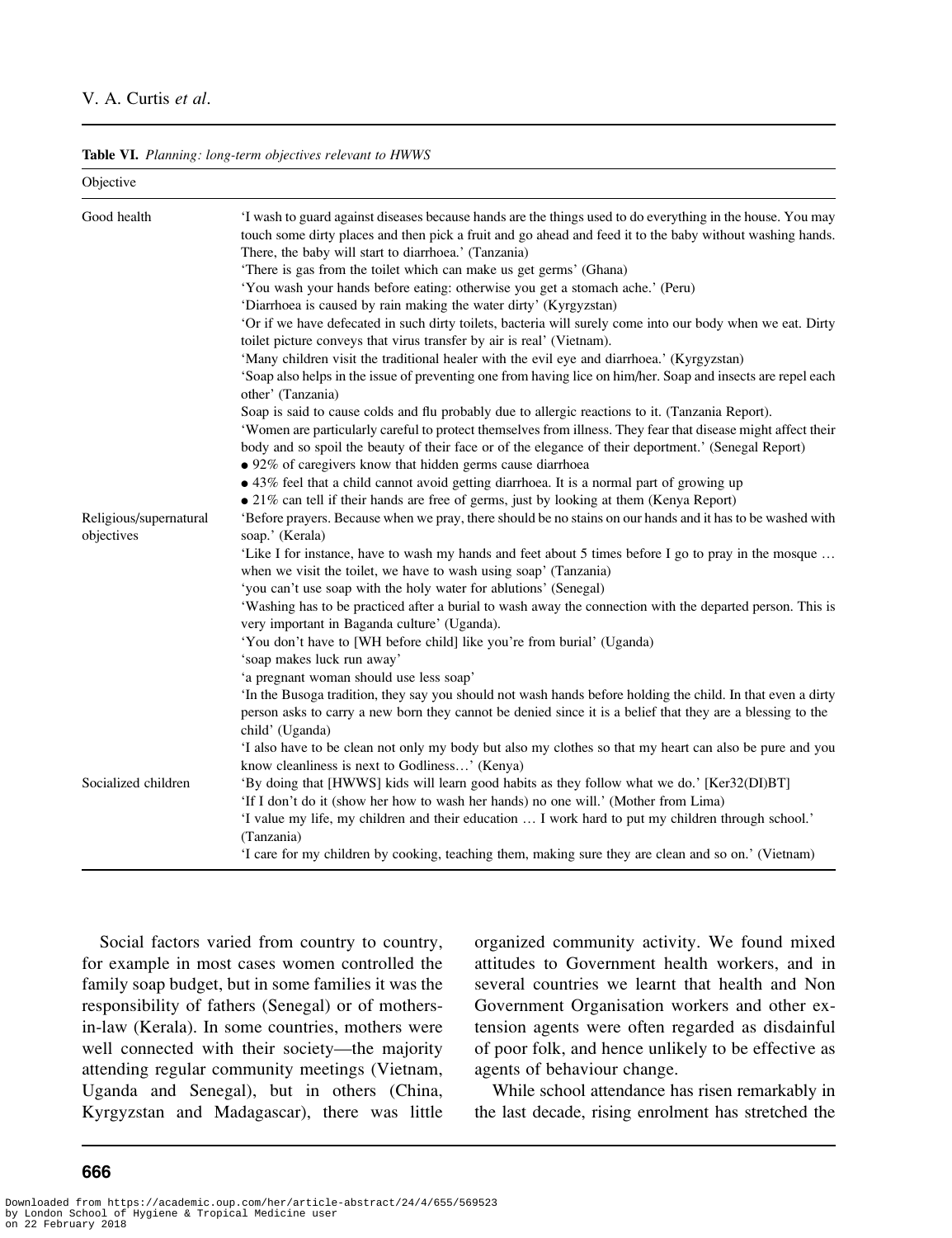| Category          | Factor                         | Aspect                                | Finding                                                                                                                                                                                                                                                                          |
|-------------------|--------------------------------|---------------------------------------|----------------------------------------------------------------------------------------------------------------------------------------------------------------------------------------------------------------------------------------------------------------------------------|
| Physical          | Water                          | Availability                          | Generally available difficult in a minority of remote communities, queueing and<br>intermittent supply a problem for some. However, water specifically for handwashing<br>was rarely located near toilet                                                                         |
|                   |                                | Cost                                  | Households varied greatly as to whether cost limited consumption for handwashing or<br>not                                                                                                                                                                                       |
|                   | Soap                           | Availability                          | Available in >95% of all study households. However, soap often kept out of reach<br>to save it from waste, spoiling or kept in cooking area                                                                                                                                      |
|                   |                                | Cost                                  | Toilet soaps were seen as expensive, as a luxury, laundry soaps were generally<br>thought affordable                                                                                                                                                                             |
|                   | Handwashing<br>stands          | Availability                          | Few households had handwash stands or specific handwashing locations near to toilets<br>(except for Peru, Kyrgyzstan and China). Some Ugandan households had tippy taps and<br>washstands. Note: it can be hard to HWWS without a tap, without someone to pour<br>water for you. |
|                   | Toilets                        | Location                              | Public toilets or defecation grounds could be distant, making it hard to remember to<br>HWWS on return                                                                                                                                                                           |
| Social            | <b>Norms</b>                   | Rarity of<br><b>HWWS</b>              | HWWS generally not perceived as social norm, hence a disincentive                                                                                                                                                                                                                |
|                   | Family                         | Economic                              | Usually mother controls soap budget, but in some cases it is father or mother-in-law.<br>Mothers have to balance a tight budget where soap may compete with other basic<br>family necessities                                                                                    |
|                   | Community                      | Organizations                         | Membership rates varied, but caretakers often did not belong to formal groups or<br>attend community meetings regularly. Religious attendance was more common.                                                                                                                   |
|                   | Health workers<br>Schools      | Low respect<br>Attendance             | Sometimes seen as negligent or rude, hence their advice not attended to<br>School attendance has increased rapidly in the last few years with most children now<br>attending. However, as a result, schools are overstretched and hygiene is not a priority                      |
|                   | Mass media                     | Coverage                              | TV coverage was surprisingly high and growing rapidly in most countries. Radio<br>coverage was much more varied. Consumption of print media by child caretakers<br>was low                                                                                                       |
|                   |                                | Handwashing<br>visibility             | Low visibility of HWWS on TV. Growing awareness of germs from commercial<br>advertising.                                                                                                                                                                                         |
| <b>Biological</b> | Other priorities<br>for bodily | Time                                  | Mothers often complained they were too busy to HWWS, other duties were more<br>urgent                                                                                                                                                                                            |
|                   | effort/energy                  | Effort                                | Mothers complained of fatigue, for example, being too tired to HWWS after a day<br>working in the fields                                                                                                                                                                         |
|                   | Faeces, urine                  | Forgetting<br>Visible,<br>'smellable' | Though they know they should HWWS, mothers often said they just forget<br>When faecal matter is visible or 'smellable', this can cue the need to HWWS. On the<br>other hand: 'we live in a dirty environment, so why wash?' (Tanzania)                                           |
|                   | Disease                        | Visibility                            | Mothers nowadays have less experience of children dying from infections                                                                                                                                                                                                          |

Table VII. Environmental factors influencing HWWS

ability of schools to provide anything other than the educational minimum; hence, hygiene was rarely given priority. Very few schools provided soap for pupil use. Mass media coverage has also grown dramatically in the past decade and TV reached the majority of respondents in all countries. Radio coverage was much more varied—ubiquitous in some countries, but patchy in others. Child caretakers consumed very little print media in any of the studies. HWWS featured rarely in the media, which adds to the problem that it is not perceived to be a social norm.

Biological barriers to HWWS include lack of time and energy for handwashing, and being so busy that handwashing is forgotten. Living in a contaminated and smelly environment, with few or poorly maintained toilets, however, was described as providing a reminder to wash hands.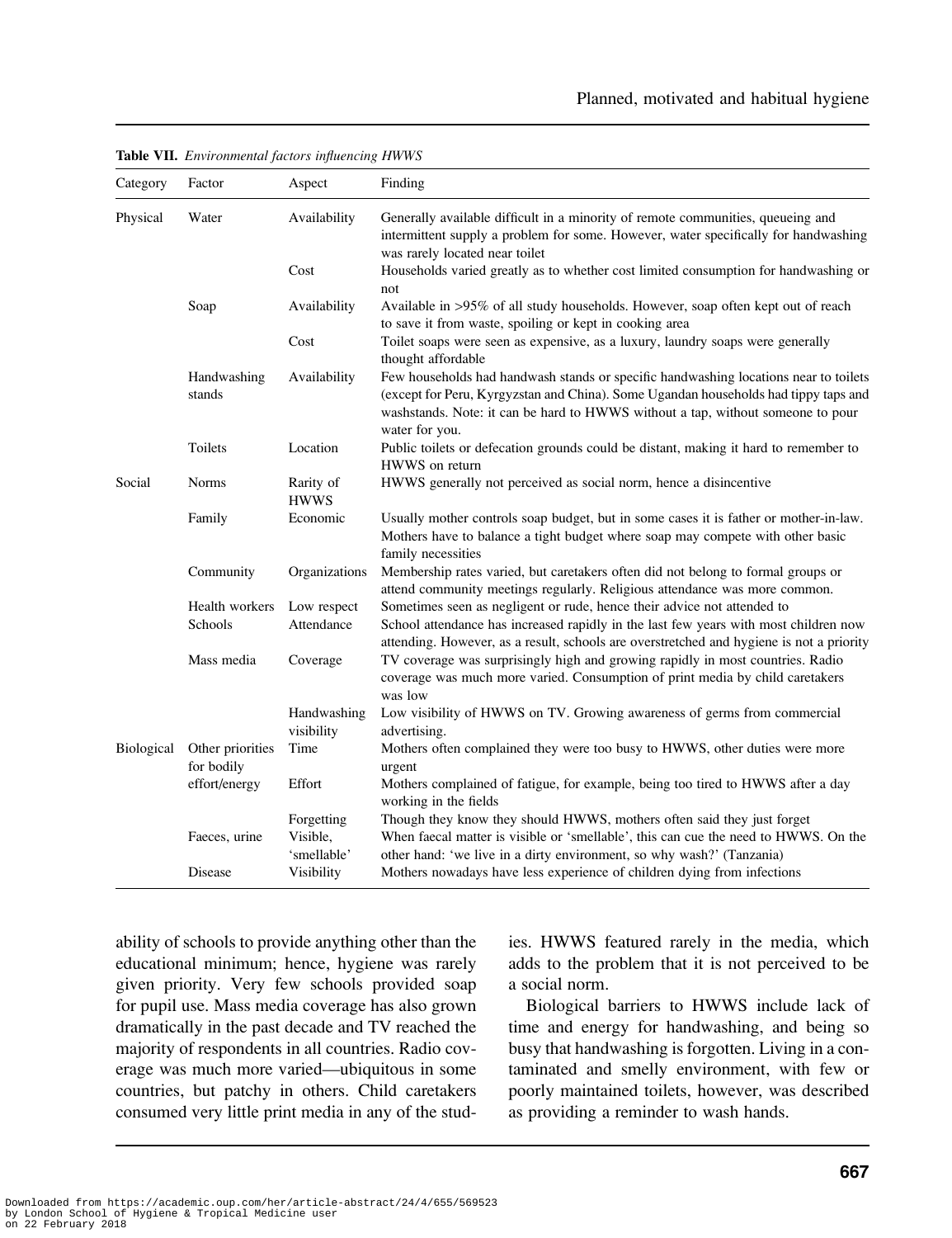## **Discussion**

### Implications of the findings

The FR reports reviewed here provided a rich seam of knowledge about handwashing, both in terms of what was actually practiced and the reasons why. Most painted a clear and colourful picture of what was happening in each country, and contributed original and useful insights towards the design of HWWS programmes. There were limitations as to what could be derived from the studies, which we discuss below. First, we look at the implications of these findings, and of other studies, for future programmes to promote HWWS.

## Changing habits

The subject of habit is poorly addressed in the behaviour change literature, despite the fact that as much as 50% of daily activity may be habit driven [39, 40]. It seems likely that handwashing, like toothbrushing, occurs as component part of daily routines [18] and that these routines are often established from childhood [13]. Habits take time to establish, and mothers like to teach their children good habits. Ritual is a special form of habit associated with religious teaching, which again becomes automated after a period of being taught [37].

Habits are automatic reactions to particular cues, and more work is needed to understand exactly what these cues are for particular categories of handwashing behaviour. Naikoba et al. [15] found that placing posters in handwash locations in hospitals could be effective in cueing handwashing behaviour. Placing handwash facilities in sight of toilet exits may thus be helpful, though hard to achieve on a mass scale. Simple reminders displayed in the appropriate locations in homes may be more feasible. Mini-posters or stickers could be distributed free with wrappers by soap manufacturers, for example.

## Utilizing motivations

Table VIII draws together our main findings about the motivations involved in HWWS and explains why we judge some as having more likely value than others in promoting handwashing. It appears that the motivations that could most easily be exploited in promotion campaigns are disgust and affiliation. Beyond this, comfort and nurture may also motivate handwashing. Our findings have something in common with Whitby et al. [13] who found that nurses in Australia were often motivated to wash hands by a sense of emotional dirtiness, for example after contact with the bodily fluids or genitals of patients, which can be equated to disgust. In the same study, the affiliation motive was also found to be important—handwash intentions were influenced by the perceived behavioural and injunctive norms of other health careworkers.

## Stimulating planned behaviour

There are a number of reasons why people might plan to adopt HWWS as a step on the way to helping them to achieve long-term objectives. Local beliefs about being lucky or holy can provide reasons to adopt handwashing. However, once such behaviour becomes common in society, then it may no longer be due to individual planning but be sustained through local cultural norms (affiliation motive) and through ritualization (habit). Though mothers had a tendency to dismiss the importance of such local beliefs, they may still be important. If, for example it is a local norm not to do washing on a Wednesday, then such practices may still be followed, not because they are believed but because they are the local norm. Whether such traditional beliefs should form the target of a communications programme, would depend on how deeply embedded they were [41].

Biomedical beliefs can certainly be changed; however, the story of the advance of germ theory over the centuries shows that there has been a long slow process of assimilation of new knowledge, often in parallel with or adapting to local belief systems [42]. It seems, however, that concentrating on changing beliefs about disease may not be an effective strategy for behaviour change. Enhanced knowledge about germ theory may remain in the category of 'school learning' and live alongside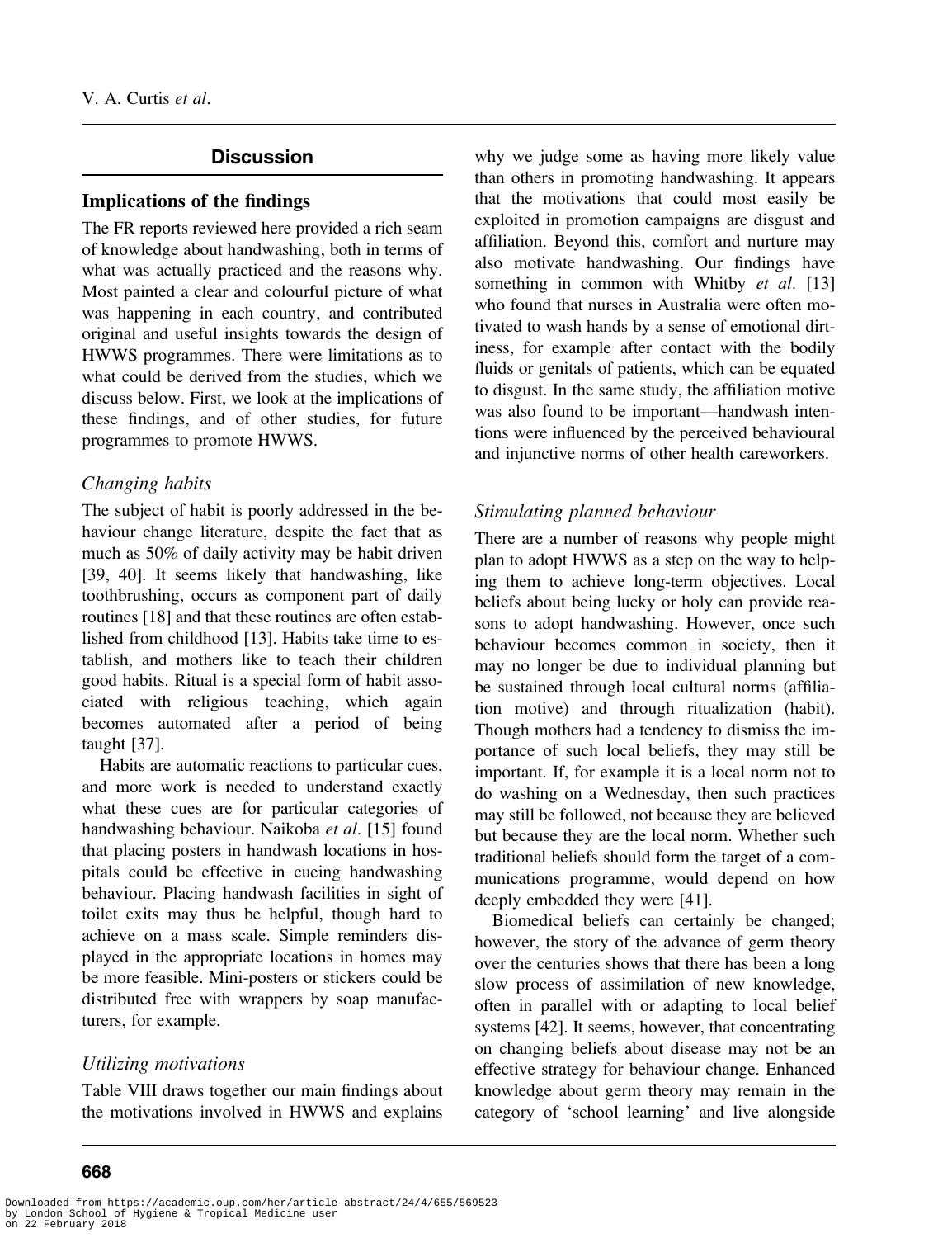| Motivation    | Conclusions from the review                                                                                                                                                                                                                                                                                                                                                                                                                                                                                     | Good candidate |
|---------------|-----------------------------------------------------------------------------------------------------------------------------------------------------------------------------------------------------------------------------------------------------------------------------------------------------------------------------------------------------------------------------------------------------------------------------------------------------------------------------------------------------------------|----------------|
| Disgust       | Being aware of contaminating matter on hands motivates an immediate need to HWWS.<br>However, if the handwash location is distant disgust may not last as long as the time it takes<br>to find soap and water. The communications task should be to make hand contamination<br>feel real.                                                                                                                                                                                                                       | Yes            |
| Comfort       | Mothers will HWWS when there is visible or clinging matter on hands. They enjoy the feeling<br>of clean, fresh-smelling hands from which dirt has been removed. The comfort motive may<br>provide an additional benefit/reward to mothers from HWWS, but is not a central motive.                                                                                                                                                                                                                               | Maybe          |
| Nurture       | This is a strong motivator for maternal caring behaviour; however, the nurture motivation may<br>work against HWWS, when there is an immediate need to feed or care for a child. On the<br>other hand, mothers are strongly motivated to educate their children in good manners, for<br>example, so getting them to teach handwashing to their children is a promising avenue to<br>explore.                                                                                                                    | Maybe          |
| Affiliation   | Doing what everyone else is perceived to do is a strong motivator of current behaviour. When<br>HWWS is perceived as not what everyone round here does, then it becomes less likely. The<br>task of communication is to make it seem like 'everybody's doing it' and to publicize the<br>injunctive norm: 'everybody round here feels that one should HWWS'.                                                                                                                                                    | Yes            |
| <b>Status</b> | People care deeply about their social status and being perceived as dirty is to be avoided at all<br>costs. Cholera, for example, can bring great shame to a family. However, HWWS is often<br>a private affair, hence nobody can tell if hands have been washed or not, so status may not<br>operate as a motive, except when being watched, for example, outside a public toilet. High<br>status people tend to be copied, whatever they do, so using role models in handwashing<br>campaigns can be helpful. | Maybe          |
| Attraction    | Though mothers differ in their desire to discuss it, many do want to look attractive to their<br>husbands or others. However, as with status, it may be difficult to tell if hands have been<br>washed with soap or not, hence the motivation link is probably too indirect.                                                                                                                                                                                                                                    | N <sub>0</sub> |
| Fear          | Child diarrhoea is not perceived as a major threat, it can be benign and inevitable and so not<br>particularly feared by mothers. The threat to oneself of a severe or epidemic disease such as<br>cholera may motivate HWWS temporarily, but HWWS stops when the danger is past.                                                                                                                                                                                                                               | N <sub>0</sub> |

Table VIII. Findings about motivations

many other concepts of disease causation [43] rather than replacing them. The fact that respondents often cited germ theory when asked why they wash their hands is likely to reflect the desire to give 'the right answer' to interviewers and to a post-rationalization of other motives they find hard to discern and report because handwashing behaviour is often habitual and hence carried out unconsciously. The causal chain for belief about diarrhoea is probably too long: the threat of a child catching a benign disease sometime in the future provides no immediate motivation to change a current practice in that instant. Hence enhancing knowledge about germs, without linking it to something that has plausible immediate value for mothers, is not likely to lead to higher levels of handwashing.

Inciting planned behaviour is a difficult task, requiring the individual to become convinced of plausible, high-value benefits, possibly undergo some sort of 'religious conversion' and then for the individual to make a conscious plan to carry it out. In this case, the individual would need to be convinced of a clear benefit and then need to acquire soap, a handwash stand and a water source and place it in a suitable location. They would need to make a commitment to use it (and perhaps to teach the whole family to use it). Eventually, through prolonged repetition, the planned behaviour will become habitual, triggered by specific cues (exiting the toilet, for example) and requiring less cognitive resource. This is known as the 'Implementation Intentions' approach and it has shown good results in improving problematic health-related behaviour such as dieting, exercise and smoking cessation on a small scale [44]. Whether such approaches can be made to work cost-effectively at a large scale,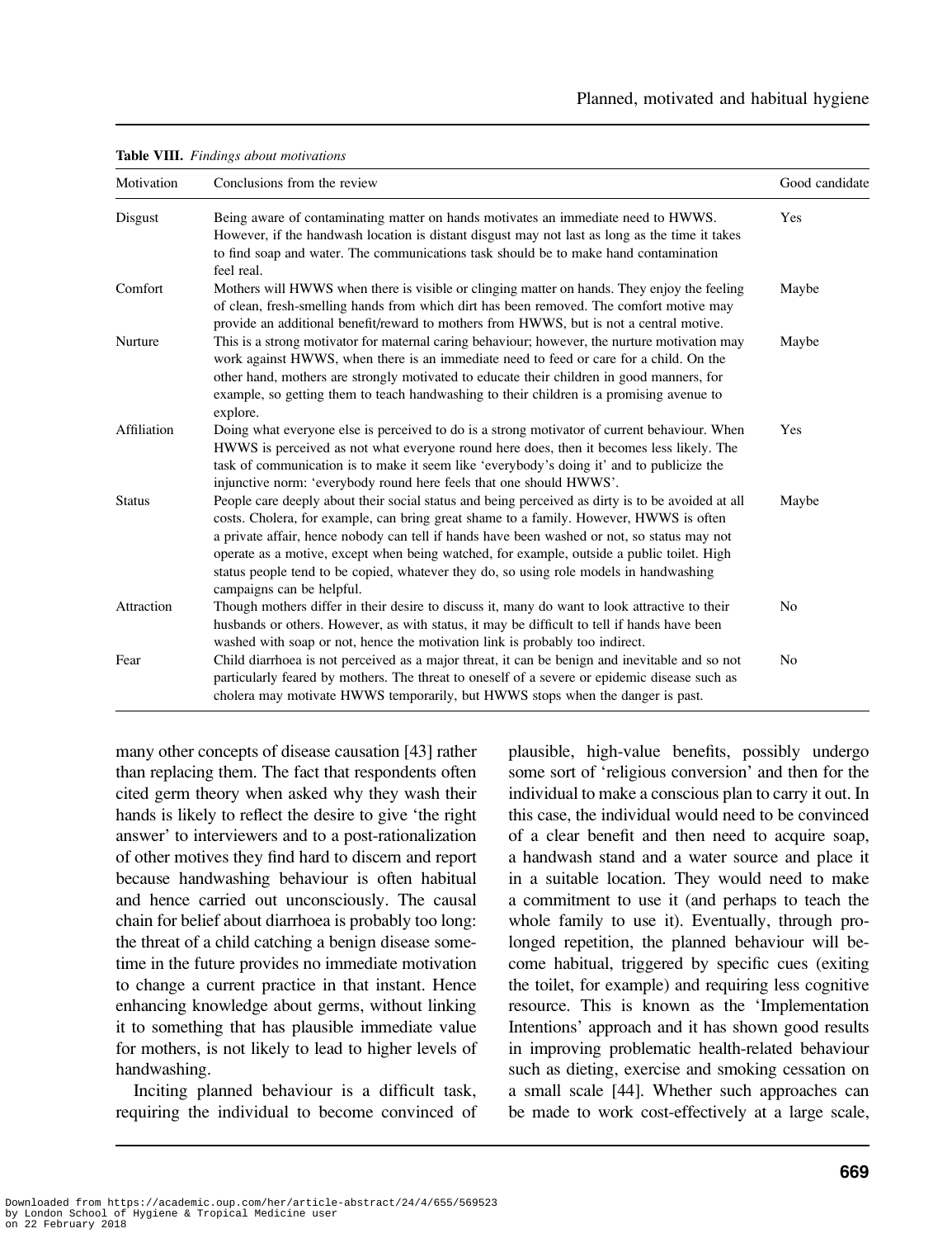however, remains in question. The best hope of a major change in planned behaviour might come at a life-changing event such as the birth of a new child, when a mother is biologically prepared to learn new habits [45].

### Changing the environment

Salient changes in the environment lead to changes in the brain, which lead to changes in behaviour. The task of the health promoter is therefore to identify the social, physical and biological factors that can lead to the desired changes, in this case, to regular HWWS.

Changing physical factors on a large scale, such as the availability of water, requires long-term sustained investment and may be beyond the ability of a handwash campaign to deliver. Though people cite cost of water and soap as a problem, in fact, almost all people had soap and water available in their households, and HWWS does not utilize very much of either resource. One route to behaviour change might be to demonstrate how little soap and water are needed for effective handwashing.

Changing the social environment is feasible and could be cost-effective on a large scale. We have already discussed the importance of the affiliation motive in people's desire to conform to what are seen as the dominant local practices or norms. While changing actual normal practice may be a long and slow process, changing perceived norms may be easier. For example, if handwashing is regularly portrayed in mass media, in TV ads or on entertainment shows, for example the impression or normality is created. A second way is to use the power of injunctive norms. For example, in Uganda, only 14% HWWS after the toilet, but 84% felt that was what one should do. It should be possible to exploit this injunctive norm, to make people feel they ought to HWWS because others think you should. We suspect this approach may be very effective (this method has been used to great effect to change alcohol drinking practices [38]). Campaigns should endeavour to give high visibility to HWWS as a social norm by creating the illusion that 'everyone's doing it'.

Biological factors such as lack of energy and being too busy are hard to influence in a large-scale health promotion programme. The above strategies have to overcome such negative factors so that caretakers assign a higher priority to HWWS.

### Similarities and differences

Though there are clearly differences in handwashing practices and in the factors that determine them between countries, it is striking how similar findings were. As one might expect, social and physical environments were quite varied, as were cognitive factors such as local beliefs. Specific motivations, however, coalesced around a common universal set.

## Limitations of the studies and methodological issues

The studies had a number of limitations. First of all, because the studies did not overlap perfectly in terms of design, comparison between countries was difficult. Some topics were explored in detail in some countries and ignored in others. Second, the studies were of uneven quality: some were well designed and analysed and some were less well conducted. Third, this review was based on summary reports, not the original data, which was not available in all cases. Hence, results have been filtered by the authors of the reports, and also through translation, which may have led to lost insight or bias.

Fourthly, and most importantly, these studies did not attempt to investigate the determinants of handwashing behaviour in a quantitative fashion, as is common in the practice of health psychology. We chose to use the qualitative methods of anthropology and consumer research because we found standard questionnaire-based methods too limiting. To understand planned behaviour, we needed to explore people's plans and objectives in more detail than is possible using quantitative methods. Motivated behaviour also is difficult to explore using questionnaires, particularly in countries without traditions of emotional literacy. Factors such as status, attraction and disgust often seem 'irrational' and are likely to be under-reported in questionnaire studies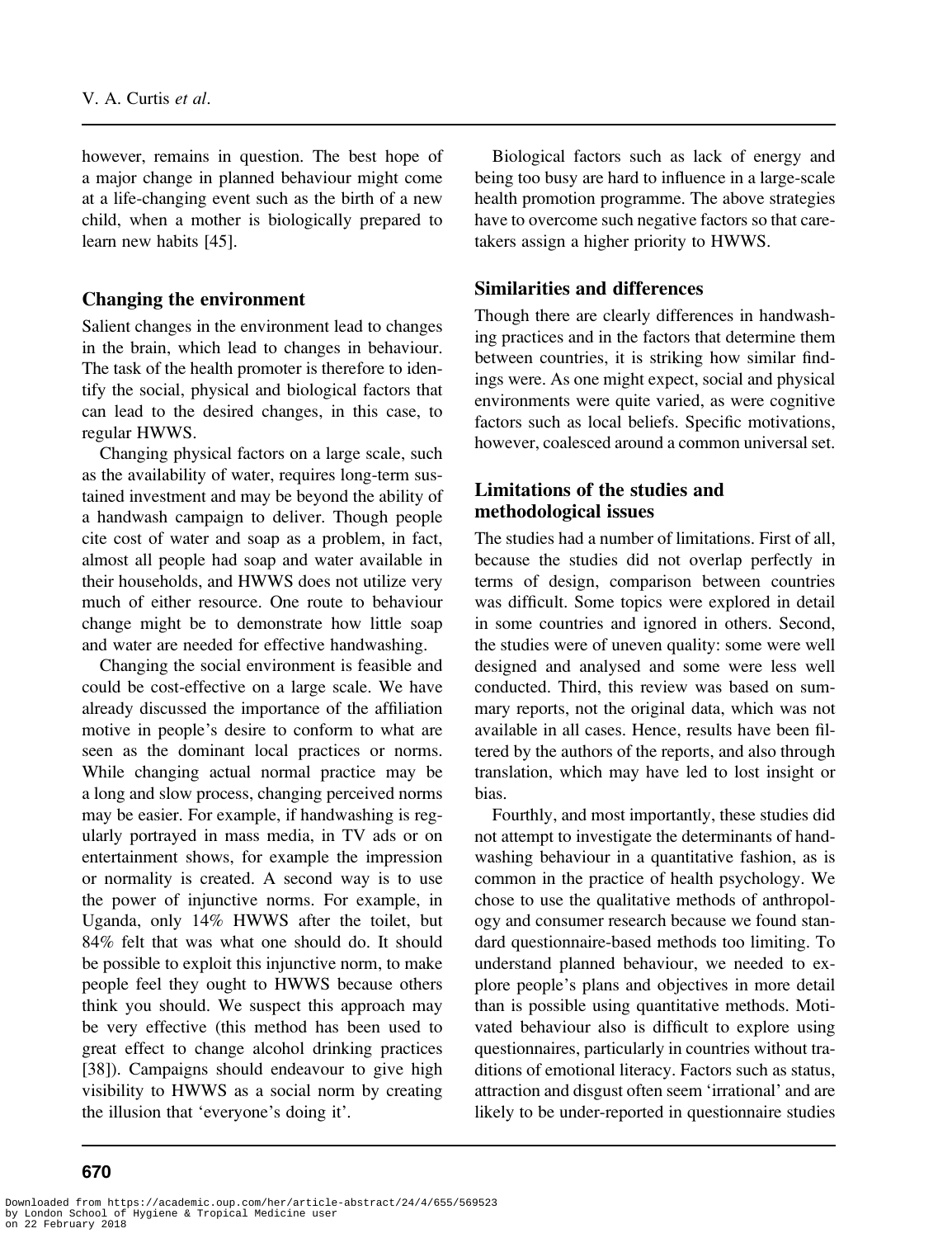where respondents rather try to give the 'right' answer. Respondents seek to give a good impression to investigators and hence demonstrate their book learning—how much they know about germs, for example—when faced with questions about why they wash their hands [46]. Even when people can accurately recount their own motivations [47], there are often good reasons not to do so. We saw, for example, how talking about sexual attraction is permissible in some cultures and not in others. As consumer researchers well know, even in cultures with strong traditions of exploring their own emotions, motivations can be hard to locate through introspection [25]. Humans everywhere tend to confabulate, that is to make up post hoc rationales for practices which have actually been determined unconsciously [48].

We took a step forward here by making *a priori* predictions about the motivations that are likely to be relevant to handwashing and specifically seeking them out through indirect means such as use of motivational images and story telling about daily life.

Habits are especially difficult to elicit using standard quantitative methods because they are, by definition, unconscious and thus hard to report on. The cues responsible for habitual behaviour can probably only be elicited by detailed, in-depth, real-life studies of daily routines [18].

The biggest drawback of the approach we have taken is therefore that we cannot statistically link reported brain factors to risk behaviour. Our approach rather followed the commercial model of in-depth exploration of plausible behavioural causes so as to generate insights that can be used for marketing campaigns.

This review employed a novel conceptual framework that is a product of both emergent findings from the field and an emerging consensus in the brain and behavioural sciences. Because the data pointed to factors involved in behaviour including emotional motivation and automated habit that could not be captured using standard models (e.g. the Health Belief Model, the Theory of Planned Behaviour), we built a new one. The theoretical aspects of our model derive from modern social psychology and biological anthropology, pinpointing biologically relevant natural kinds of behaviour that reflect real structures in brains [29]. We believe it to be a simple, but comprehensive, model that can be used in the study of many health-related behaviours, not just for hygiene, and in both rich and poor countries. It could also be adapted to quantitative factorial studies, where we expect it would perform at least as well as any other model currently employed in health psychology.

## **Conclusions**

# How to promote hygiene?

While HWWS can prevent infection and save many lives, it is still rare in many countries. Large-scale handwash promotion programmes that move away from the simplistic assumption that imparting knowledge about germs and disease will change behaviour are needed. The approach we set out here seeks to identify how handwashing can be slotted into the habitual, motivated and planned activities of the everyday lives of child caretakers in their own domestic environments.

The main practical implications from this review are as follows:

- HWWS at key junctures, such as following the toilet, is rare.
- Handwashing practices are often automated and habitual, and established during childhood.
- Since HWWS is rare, the perception of this social norm encourages people 'not' to do it. Hence, one of the tasks of handwashing communication should be to make HWWS 'seem' common (billboards, advertisements, seen in TV dramas, etc).
- While fear of epidemics such as cholera can motivate handwashing, the motivation does not outlast the epidemic.
- Disgust can be a potent motivator of HWWS. Messages about the disgusting nature of the material that gets on hands in the toilet can encourage handwashing and be highly memorable [49].
- While mothers may not make specific long-term plans to avoid disease, they do plan to teach the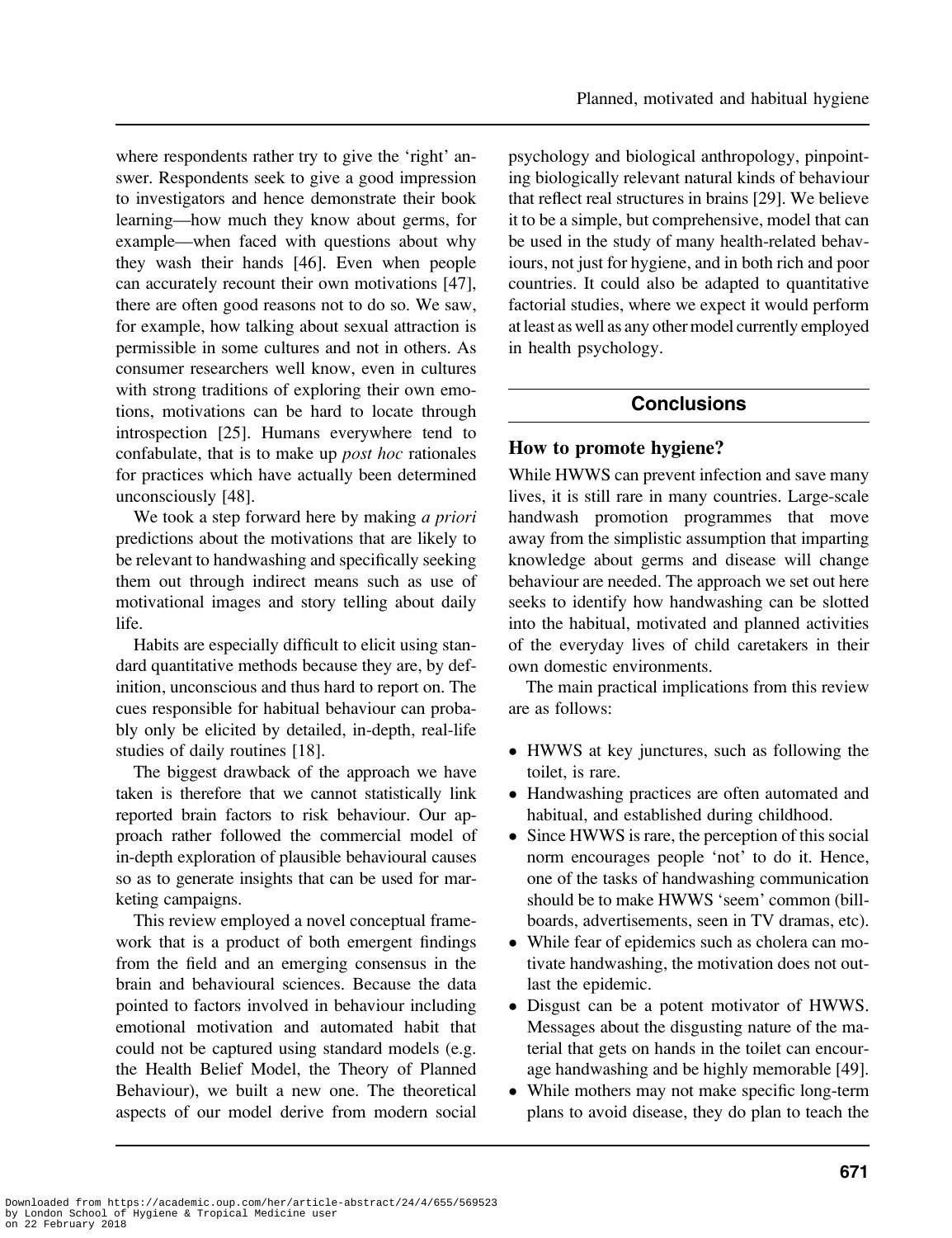social arts to their children. Persuading mothers that a child that washes hands with soap is demonstrating good manners may be an effective means of getting habits established early.

Finally, this review highlights the importance of continuing to develop the theory and practice of health promotion so as to be able to encompass concepts such as motivation, emotion and habit, in the light of emerging developments in psychology, anthropology and marketing.

## Funding

Country Governments; Water and Sanitation Programme; World Bank; UK Department for International Development; United States Agency for International Development; Irish Aid; Danish Agency for International Development Assistance; Unilever PLC. Funding to pay the Open Access publication charges for this article was provided by research.

## Acknowledgements

Most of the work described in this paper was carried out in the context of the Global PPPHW. Many individuals and organizations contributed, both in the countries and from the Global Steering Group. The institutions involved were the Academy for Educational Development, BASICS, Centers for Disease Control, Colgate-Palmolive, DANIDA, Hygiene Improvement Project, London School of Hygiene and Tropical Medicine, Procter and Gamble, Unicef, Unilever, USAID, Water and Sanitation Programme, World Bank, as well as Country Governments, NGOs and a number of contract research organizations. The UK Department for International Development funded the study in Kyrgyzstan. Adam Biran, Lene Jensen and Gaby Judah commented on the manuscript.

# Conflict of interest statement

None declared.

672

#### **References**

- 1. WHO. World Health Report 2002. Geneva: World Health Organization, 2002.
- 2. Curtis V, Cairncross S. Effect of washing hands with soap on diarrhoea risk in the community: a systematic review. Lancet Infect Dis 2003; 3: 275–81.
- 3. Ejemot RI, Ehiri JE, Meremikwu MM et al. Hand washing for preventing diarrhoea. Cochrane Database Syst Rev 2008; 1: epub ahead of print, doi:10.1002/14651858.CD004625. pub2.
- 4. Rabie T, Curtis V. Evidence that handwashing prevents respiratory tract infection: a systematic review. Trop Med Int Health 2006; 11: 1–10.
- 5. Luby S, Agboatwalla M, Feikin D et al. Effect of handwashing on child health: a randomised controlled trial. Lancet 2005; 366: 225–33.
- 6. Jamieson D, Bremen J, Measham A et al. Disease Control Priorities in Developing Countries. Oxford: Oxford University Press, 2006.
- 7. Huang D, Zhou J. Effect of intensive handwashing in the prevention of diarrhoeal illness among patients with AIDS: a randomized controlled study. J Med Microbiol 2007; 56: 659–63.
- 8. Scott B, Curtis V, Rabie T. Protecting children from diarrhoea and acute respiratory infections: the role of handwashing promotion in water and sanitation programmes. WHO Reg Health Forum 2003; 7: 42–7.
- 9. Curtis VA, Biran A, Deverell K et al. Hygiene in the home: relating bugs to behaviour. Soc Sci Med 2003; 57: 657–72.
- 10. Janz N, Becker M. The health belief model: a decade later. Health Educ Q 1984; 11: 1–47.
- 11. Ajzen I, Fishbein M. Understanding Attitudes and Predicting Social Behaviour. Englewood Cliffs, NJ: Prentice Hall, 1980.
- 12. Ajzen I. The theory of planned behaviour. Organ Behav Hum Decis Process 1991; 50: 179–211.
- 13. Whitby M, McLaws M-L, Ross MW. Why healthcare workers don't wash their hands: a behavioral explanation. Infect Control Hosp Epidemiol 2006; 27: 484–92.
- 14. Clayton DA, Griffith CJ. Efficacy of an extended theory of planned behaviour model for predicting caterers' hand hygiene practices. Int J Environ Health Res 2008; 18: 83–98.
- 15. Naikoba S, Hayward A. The effectiveness of interventions aimed at increasing handwashing in healthcare workers—a systematic review. J Hosp Infect 2001; 47: 173–80.
- 16. O'Boyle C, Henly S, Larson E. Understanding adherence to hand hygiene recommendations: the theory of planned behaviour. Am J Infect Control 2001; 29: 352–60.
- 17. Curtis VA. Hygiene: how myths, monsters and mothers-inlaw can promote behaviour change. J Infect 2001; 43: 75–9.
- 18. Aunger R. Tooth-brushing as routine behaviour. Int Dent J 2007; 57: 364–76.
- 19. Curtis V, Kanki B, Cousens S et al. Dirt and diarrhoea: formative research for hygiene promotion programmes. Health Policy Plan 1997; 12: 122–31.
- 20. Young D, Johnson C, Steckler A et al. Data to action: using formative research to develop intervention programmes to increase physical activity in adolescent girls. Health Educ Behav 2006; 33: 97–111.